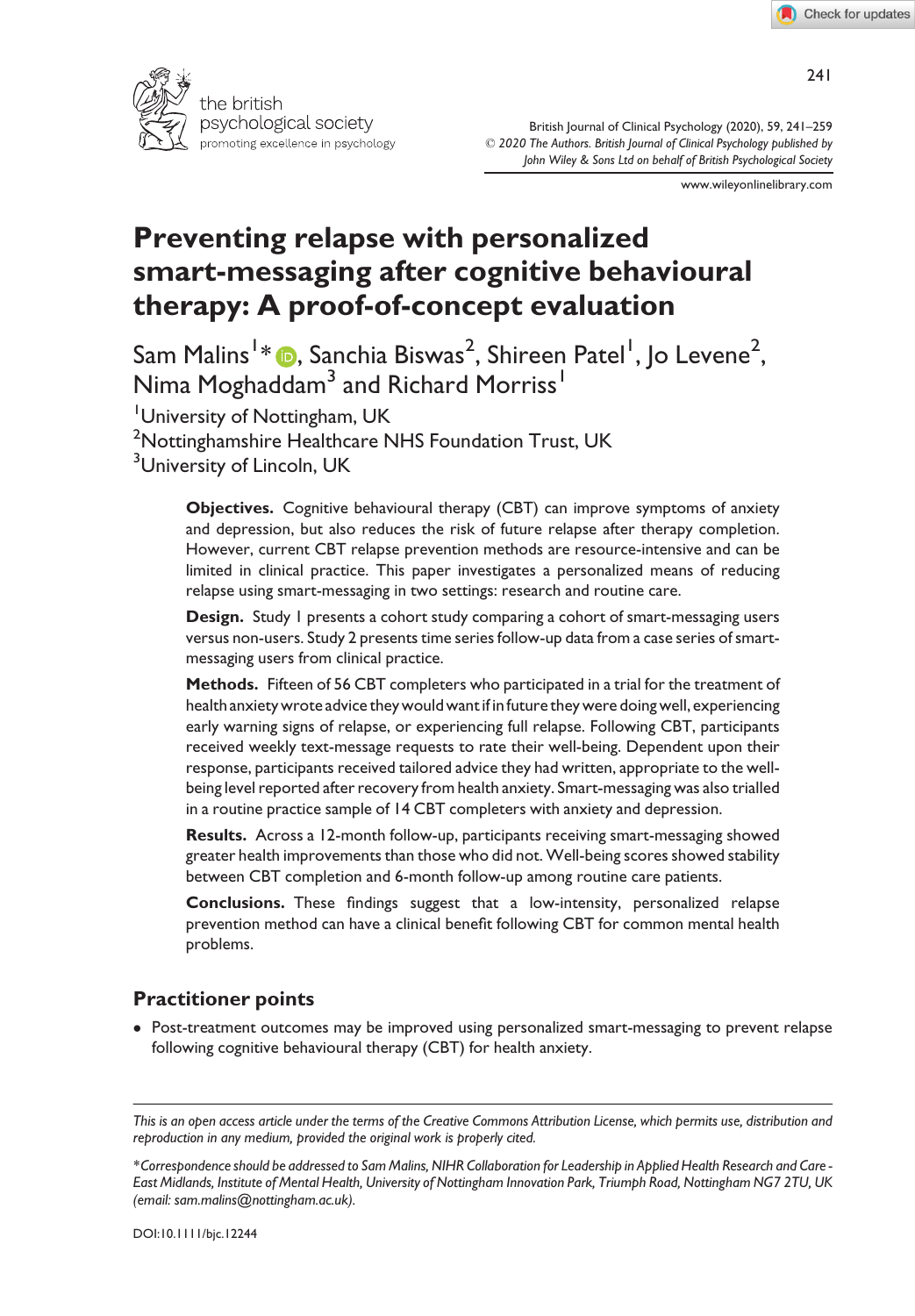- In clinical practice, post-treatment smart-messaging can be well-used by patients and may help maintain stable well-being in the 6 months after CBT ends.
- This evidence supports the clinical utility of a brief tailored digital intervention, which can be integrated within routine clinical practice with minimal therapist input.
- Overall, longer-term post-CBT outcomes may be improved by integrating a smart-messaging intervention at the end of therapy.

Anxiety and depressive disorders are common in the general population and are often recurrent with a chronic course (Kessler, Chiu, Demler, & Walters, 2005; Penninx et al.,  $2011$ ; Steel *et al.*,  $2014$ ). Because of this, there are long-term implications for such disorders including early retirement and comorbid chronic physical complaints (Hendriks et al., 2015; Wittchen et al., 2011). Most people with anxiety and depression experience a lower level of functioning and residual symptoms of recurrence even if recovery is achieved (Rhebergen et al., 2011). Effective treatments, such as antidepressant medication, are available, but relapse rates remain high after discontinuation of treatment (Scholten, Batelaan, Van Oppen, Smit, & Van Balkom, 2013). Cognitive behavioural therapy (CBT) is effective in improving symptoms of anxiety and depressive disorders, and post-treatment relapse rates can be lower than those achieved by antidepressant medication alone (Cuijpers et al., 2013; Hollon et al., 2005).

The post-treatment relapse prevention attributes of CBT have been linked to the skills learnt by patients attending CBT, because patients treated with CBT experienced more change in thoughts and beliefs than those treated with antidepressants (DeRubeis *et al.*, 1990; DeRubeis, Siegle, & Hollon, 2008). Furthermore, CBT patients independently rated as acquiring specific CBT skills and competencies through therapy were at lower risk of relapse after treatment than those who did not, even after controlling for post-treatment severity and change over treatment (Strunk, DeRubeis, Chiu, & Alvarez, 2007). These studies suggest that acquisition of CBT-related coping skills is an important component of relapse prevention. However, 30–50% of patients attending CBT for anxiety and depressive disorders still relapse within the first year after treatment, with greater relapse rates found in clinical practice than controlled research conditions (Delgadillo *et al.*, 2018; Hollon et al., 2005).

To address the substantial problem of relapse even after CBT for anxiety and depressive disorders, a number of therapy enhancements have been developed to prevent post-CBT relapse. These interventions have typically involved additional therapy sessions focused on developing relapse prevention plans, identifying potential triggers for relapse, and learning coping strategies to manage such eventualities (Bockting et al., 2005). Many of these interventions are included in longer CBT treatment protocols, but CBT is often shorter in clinical practice with abbreviated relapse prevention work (Hansen, Lambert, & Forman, 2002; NHS Digital, 2018). Attenuating relapse prevention activities may reduce the long-term effectiveness of CBT interventions, with 53% of patients relapsing within 1 year from brief, low-intensity CBT-type interventions for anxiety and depression (Delgadillo et al., 2018). This is considerably higher than relapse rates following CBT including relapse prevention content (39%; Vittengl, Clark, Dunn, & Jarrett, 2007). Overall, this suggests that relapse prevention interventions may have a benefit in helping patients maintain improvements achieved in therapy.

However, CBT interventions to specifically prevent relapse are time- and resourceintensive. Therefore, a number of alternative, digital means of reducing relapse have been developed in recent years, which have several benefits. Digital health interventions may help address the resource- and time-related barriers preventing routine use of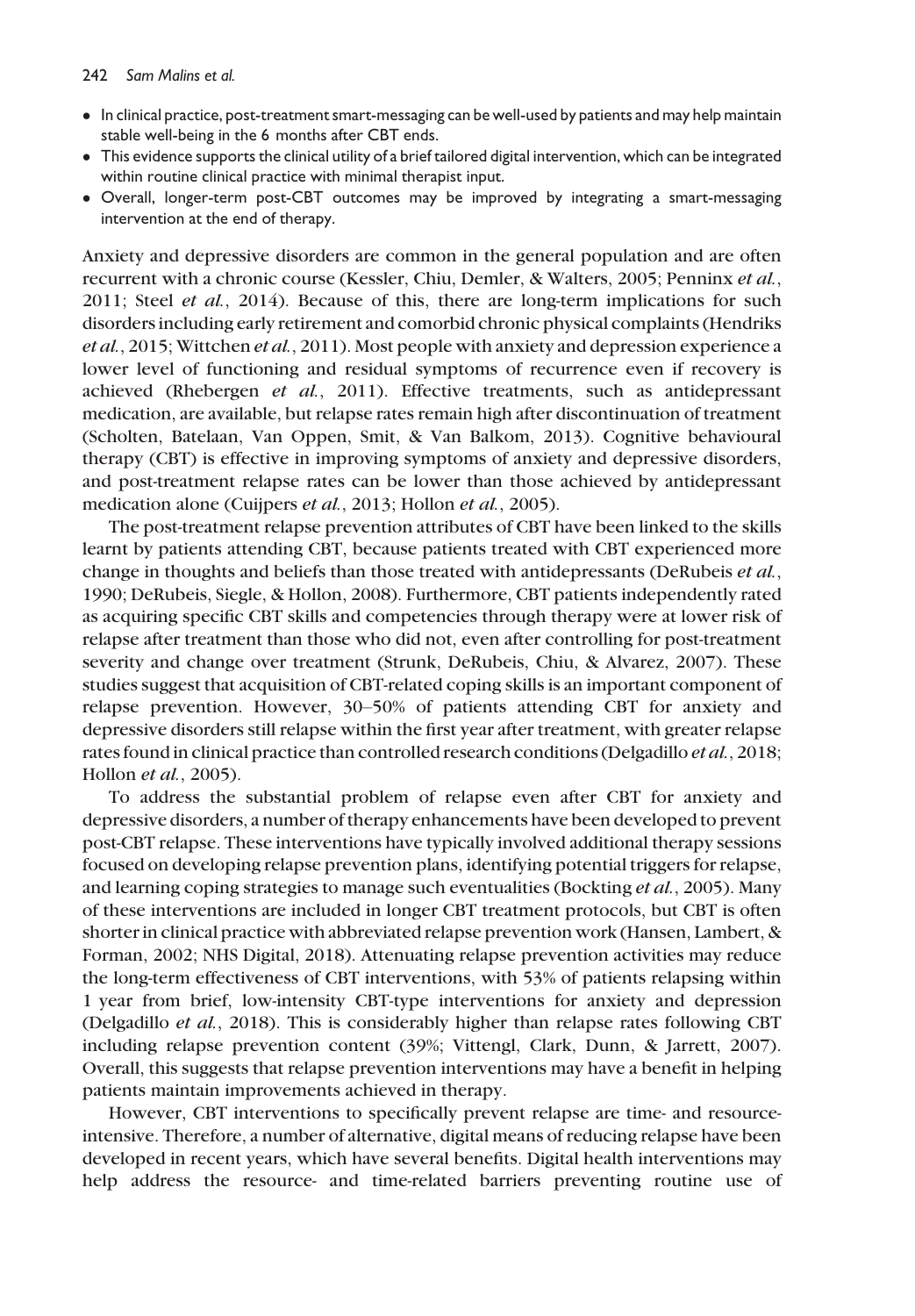interventions to reduce relapse in clinical practice, because of their low cost and ease of access (Lingam & Scott, 2002; Paganini, Teigelkoetter, Buntrock, & Baumeister, 2018). Digital health interventions (i.e., interventions delivered via desktop computers, tablets, or mobile phones, often using Internet-based resources) can achieve similar effects to high-intensity traditional approaches, but using much less therapist time (Hennemann, Farnsteiner, & Sander, 2018). Digital health interventions have been used to increase the reach and accessibility of relapse prevention interventions in several recent trials. Metaanalyses of digital relapse prevention interventions suggest they can be effective for anxiety and depressive disorders, but the benefits are moderated by the degree of personalization included (Hennemann et al., 2018). Furthermore, minimal, but personalized, relapse prevention methods that include an individual plan are preferred if regular contact with a mental health professional is not an option (Muntingh et al., 2019). This suggests digital tools may present an effective and efficient means of reducing relapse in anxiety and depressive disorders.

Conversely, there are identified weaknesses in digital health interventions. Specifically, low-intensity, automated interventions have historically had weaker effects than high-intensity interventions delivered face to face (Rodgers et al., 2012). Furthermore, few digital relapse prevention programmes are integrated with traditional one-to-one CBT, despite this remaining the treatment medium most likely to be chosen by patients (Berle et al., 2015). Therefore, current digital relapse prevention methods are often unable to harness the knowledge and learning gained by patients during CBT that can be key in preventing relapse (Strunk et al., 2007).

Current evidence suggests that brief, easily implemented reminders, such as targeted text messages, can act as effective prompts for therapeutic and healthy behaviour change (Boksmati, Butler-Henderson, Anderson, & Sahama, 2016; Hall, Cole-Lewis, & Bernhardt, 2015; Robotham, Satkunanathan, Reynolds, Stahl, & Wykes, 2016). 'Smart-messaging' interventions like this can improve physical and mental health across a range of health problems (Rathbone & Prescott, 2017). Yet, smart-messaging has not been used, in a personalized way, to enhance relapse prevention in CBT for anxiety and depressive disorders, despite evidence that smart-messaging is one of the easiest and most costeffective digital interventions to integrate within routine care (Boksmati et al., 2016; Hall et al., 2015; Wong et al., 2016). Using personalized smart-messaging prepared by the therapist and patient before CBT ends may help to draw on the strengths of digital health interventions and overcome the difficulties associated with low-intensity interventions.

This study evaluates initial evidence of effectiveness and feasibility for a personalized, minimal contact, post-CBT digital intervention that is integrated with key learning from therapy. It applies well-used smart-messaging technology (The King's Fund, 2018) to regularly deliver personalized relapse prevention messages written by the individual patient and tailored to the patient's current mood state. This intervention addresses a key research gap, as no studies have investigated integrated, minimal contact, personalized smart-messaging interventions for relapse prevention post-CBT in anxiety and depressive disorders (Hennemann et al., 2018).

This paper is separated into two observational studies to evaluate the feasibility and clinical effectiveness of smart-messaging as a post-CBT relapse prevention tool: Study 1 compares long-term clinical outcomes of smart-messaging relapse prevention users with non-users from a clinical trial sample of patients with health anxiety and multiple comorbidities. Study 2 assesses the feasibility of smart-messaging use in routine clinical practice with cancer patients experiencing comorbid mental health problems. Each study is described in turn, and a joint discussion is presented at the end.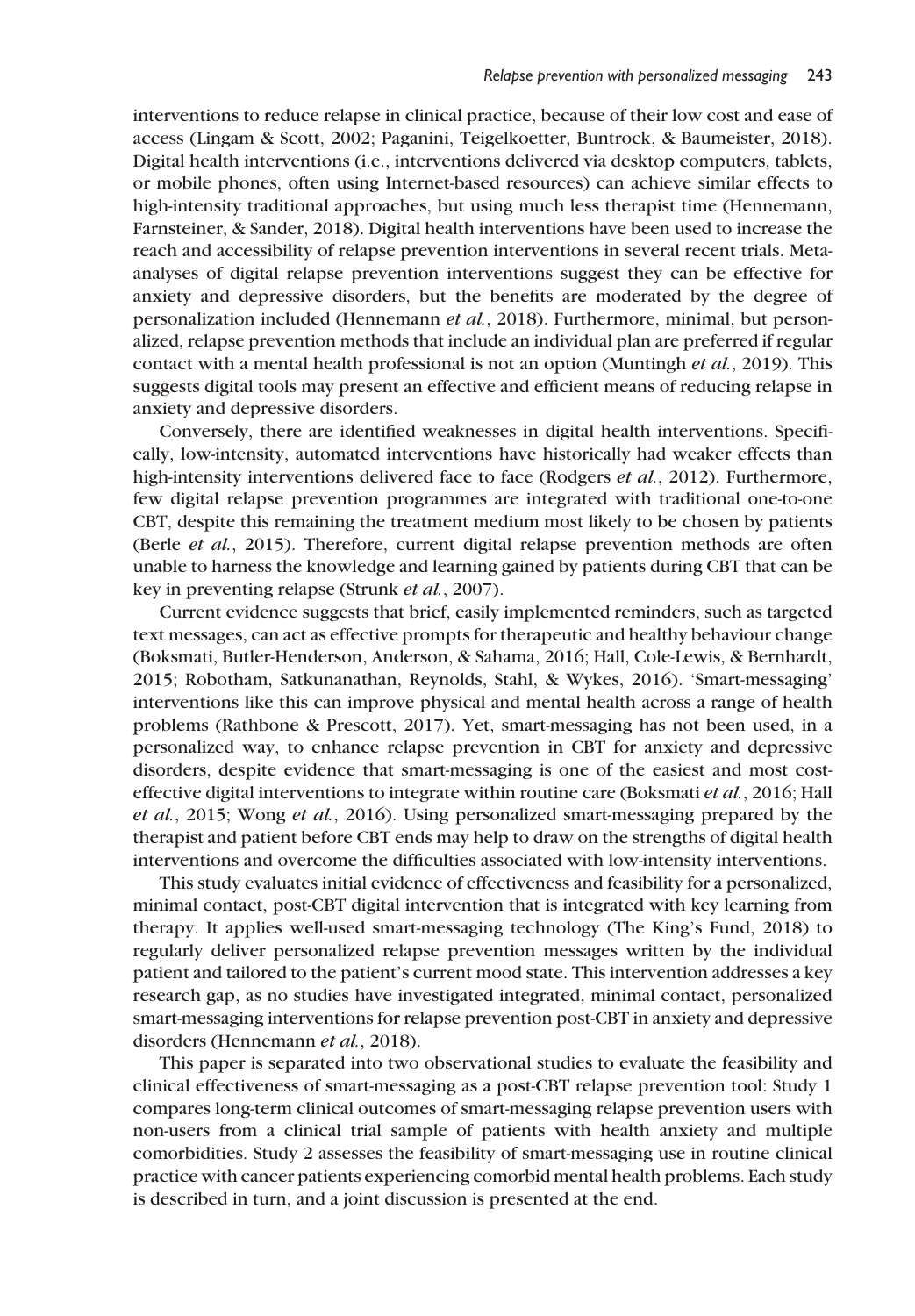Overall, given the recent rise in stand-alone digital health interventions, this paper presents proof-of-concept evidence for a digital health intervention which emphasizes the personalized approaches associated with greater outcome improvement. The intervention also closely integrates with one-to-one CBT processes, which remains the dominant means of CBT provision.

# STUDY 1: CLINICAL OUTCOMES OF SMART-MESSAGING USERS VERSUS NON-USERS FOLLOWING REMOTELY DELIVERED CBT FOR HEALTH ANXIETY

#### Method

#### Design and setting

An exploratory observational design was applied to data from a randomized controlled trial of remotely delivered CBT for health anxiety versus usual care among high service utilizers (Morriss *et al.*, 2019). The 79<sup>1</sup> participants randomized to CBT were offered 5–15 sessions delivered via either videoconferencing ( $n = 54$ ) or the telephone ( $n = 14$ ); 11 did not attend any sessions. The current study's objective was to compare clinical outcomes from participants who completed treatment and used post-treatment smartmessaging with treatment completers who did not use post-treatment messaging.

#### **Particibants**

Participants were recruited from primary and secondary care after being approached by their treating clinician. If participants scored  $\geq$ 18 on the 14-item Short Health Anxiety Inventory (SHAI) and attended two or more urgent care appointments in the previous 12 months, they were eligible for inclusion. Participants were excluded if they were at immediate risk of harm to themselves or others and had moderate-to-severe intellectual disability or severe mental or physical illness to the extent that engagement in the intervention would not be possible (e.g., communication difficulties). Fifty-four patients were excluded from the source trial due to not meeting eligibility criteria.

Fifty-three of the 79 participants were classified as 'completers' (attended at least five sessions), which is deemed an adequate treatment dose for clinical effect in CBT for health anxiety (Tyrer et al., 2014). Fifteen CBT completers opted to trial post-treatment smartmessaging (smart-messaging group), and 38 did not (no-messaging group). Smartmessaging participants attended a mean of 11.9 ( $SD = 2.4$ ) sessions, and no-messaging participants attended 11.1 ( $SD = 3.0$ ). At 6 months, 100% follow-up was achieved for smart-messaging users and 84% for non-users. At 12-month follow-up, 93% follow-up was achieved for smart-message users and 68% for non-users.

#### Interventions

#### CBT for health anxiety

An established CBT for health anxiety treatment protocol was adapted for remote delivery through collaboration between two patient advisors and a CBT therapist (Patel *et al.*, 2016; Tyrer et al., 2014; Tyrer et al., 2011). Treatment included identification of key

<sup>&</sup>lt;sup>1</sup> There were 78 participants randomized to CBT, and one participant was randomized to usual care but offered CBT in error. Their data are included in the analysis. Therefore, the total sample is 79.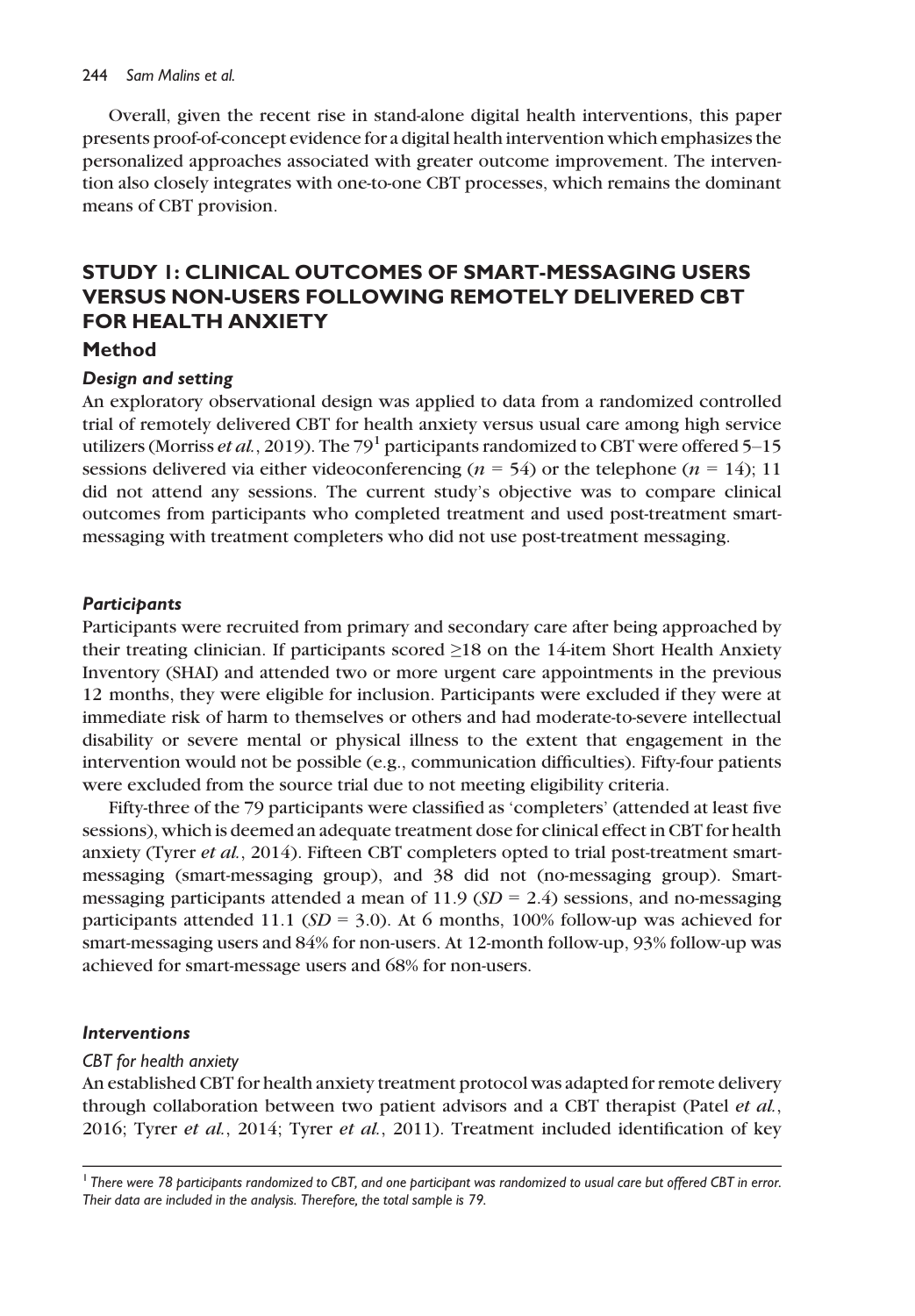beliefs and assumptions about health and illness, followed by testing and evaluation of beliefs using behavioural experiments. Potentially problematic anxiety-maintaining cognitive and behavioural strategies, such as repeated reassurance-seeking or body checking, were collaboratively identified and reduced or stopped.

#### Post-treatment smart-messaging

An established smart-messaging system was used to develop the post-treatment messaging intervention [\(http://www.simple.uk.net/](http://www.simple.uk.net/)). Their smart-messaging system is employed across several different health services to help people manage their health long term (The King's Fund, 2018).

In the final two CBT sessions, a relapse prevention plan was developed. Participants were asked if they wished to have elements of their relapse prevention plan sent to them in text messages after CBT sessions had finished. Those who gave written consent to this were then led through the following process: Using template worksheets (see Supporting information), participants and therapists firstly identified characteristic patterns of responding for the individual patient when: (1) doing well, (2) experiencing early warning signs of relapse, and (3) experiencing full relapse. These included patterns of thought, behaviour, and characteristic emotional responses. Secondly, the participant was asked to imagine themselves in 3–6 months' time: (1) doing well, (2) experiencing early warning signs of relapse, and (3) experiencing full relapse. The participant was then asked what advice or actions they would suggest if they were able to send themselves a text message under each of these three circumstances. The patient and therapist then collaboratively developed a series of brief advice messages for each of the three levels using the learning gained from CBT sessions (see Table 1 for example messages for each level). Finally, participants were asked if they were able to come up with a slogan or headline summarizing what they had learnt from therapy that they felt would help them stay well in future. Therapists encouraged patients to make these slogans as personally relevant as possible, rather than general statements. For example, one participant wrote the message 'Uncompleted projects are not necessarily failures' as a summary of key learning from therapy. This is not necessarily a key issue for people with health anxiety in general, but for the participant in question this was a focus of therapeutic work; much anxiety had revolved around self-criticism for not finishing projects. Participants were encouraged to write three or more summary headlines (Table 2 gives example headline summaries written by participants).

For each of the 25 weeks after CBT sessions had finished, participants received a text message asking them to rate their well-being that week from 0 to 5 in a responding text, where 0 was the worst possible well-being and 5 was the best. If the participant responded with 5 or 4, they received a text message containing some of the advice they had written and wanted to receive if doing well. If participants responded with 3 or 2, they received some of their own advice for if they were experiencing early warning signs of relapse. If the participant responded with 1 or 0, they received their own advice for managing full relapse. At a different point each week, participants also received a message containing one of their summary slogans.

#### Outcome measures

Outcomes were collected by independent researchers, blind to treatment group allocation at baseline, 3-, 6-, 9-, and 12-month follow-up. Given the high rates of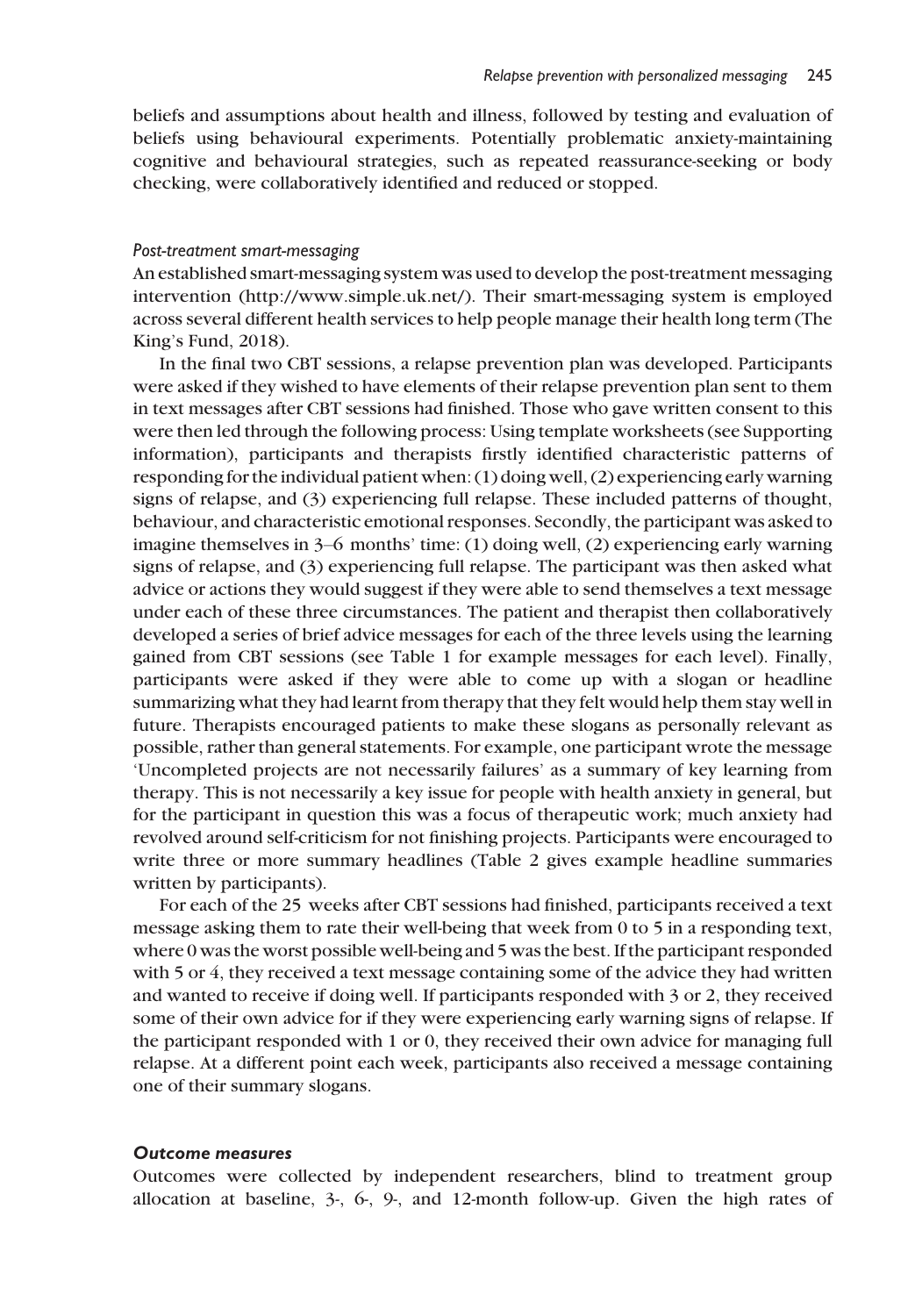| Relapse stage                     | Personal experience                                                                                                                                      | Personal advice message                                                                                                                                                                                      |
|-----------------------------------|----------------------------------------------------------------------------------------------------------------------------------------------------------|--------------------------------------------------------------------------------------------------------------------------------------------------------------------------------------------------------------|
| Doing well                        | Enjoy planning my days [] look forward<br>to events, meets with friends etc.                                                                             | Be proud of yourself for the things you<br>are achieving and doing. [P 03014]                                                                                                                                |
|                                   | Going to the gym, playing football and<br>with kids. Getting on well with family<br>and friends. In the moment, enjoying<br>life                         | You've got a good plan in place – stick to<br>it. Sleep, relax, eat well, reduce your<br>stress! [P 01031]                                                                                                   |
| Early warning<br>signs of relapse | Becoming more preoccupied with health<br>problems. Probably start looking up<br>symptoms on the [inter]net which in<br>turn will make my anxiety worse   | Try to remember that looking on the<br>[inter]net can give false information<br>and may sensationalise symptoms.<br>Learn by your mistakes. Try and avoid<br>constantly asking for reassurance. [P<br>010461 |
|                                   | Feeling less able to control my worrying<br>and may start to effect work, start<br>making excuses not to see<br>friends/family, not exercis[ing] as much | Try and do things that you enjoy doing,<br>like going running even if you don't feel<br>like it. Be the yoga me! [P 03009]                                                                                   |
| Full relapse                      | I start thinking that my friends actually<br>don't like me and that everyone<br>criticises me behind my back.<br>Overthink                               | Your friends like you, otherwise they<br>would not hang out with you. You are<br>loved [P 01104]                                                                                                             |
|                                   | Pacing about, needing reassurance,<br>feeling panicky, tingling in hands and<br>feet, [want] to see [the family doctor]                                  | This is anxiety bullying you, there is<br>nothing else wrong. Tell your anxiety<br>bully where to go. [P 06005]                                                                                              |

Table 1. Example relapse prevention messages

comorbidity among health anxiety sufferers, a range of physical and mental health outcomes was used to assess therapeutic change:

- The 14-item Short Health Anxiety Inventory (SHAI) is a measure of health anxiety assessing worries about health and bodily changes. The SHAI shows excellent test– retest reliability ( $r = .90$ ) and convergent validity with assessment of hypochondriasis  $(r = .85)$  (Salkovskis, Rimes, Warwick, & Clark, 2002).
- The seven-item Generalised Anxiety Disorder (GAD-7) Scale is a measure of generalized anxiety symptoms based on diagnostic criteria with excellent test–retest reliability (ICC = .83) and good convergent validity with other anxiety measures ( $rs = .72$  to .74) (Spitzer, Kroenke, & Williams, 2006).
- The nine-item Patient Health Questionnaire (PHQ-9) measures depression symptoms based on diagnostic criteria for major depression. Excellent test–retest reliability has been demonstrated ( $\alpha = .84$ ) and good convergent validity with general mental health assessment ( $r = .73$ ) (Kroenke, Spitzer, & Williams, 2001).
- The EuroQol 5 Dimensions 5 Levels (EQ-5D-5L, Herdman *et al.*, 2011) is a measure of quality of life assessing functional, physical, and mental health components of life quality. It has shown acceptable test–retest reliability (ICC = .52) and good convergent validity with established assessments of well-being ( $r_s = .77$ ) (Janssen, Birnie, Haagsma, & Bonsel, 2008; Janssen et al., 2013).
- $\bullet$  The visual analogue scale (VAS, Herdman *et al.*, 2011) assesses general health, as part of the EQ-5D, and shows similar psychometric properties.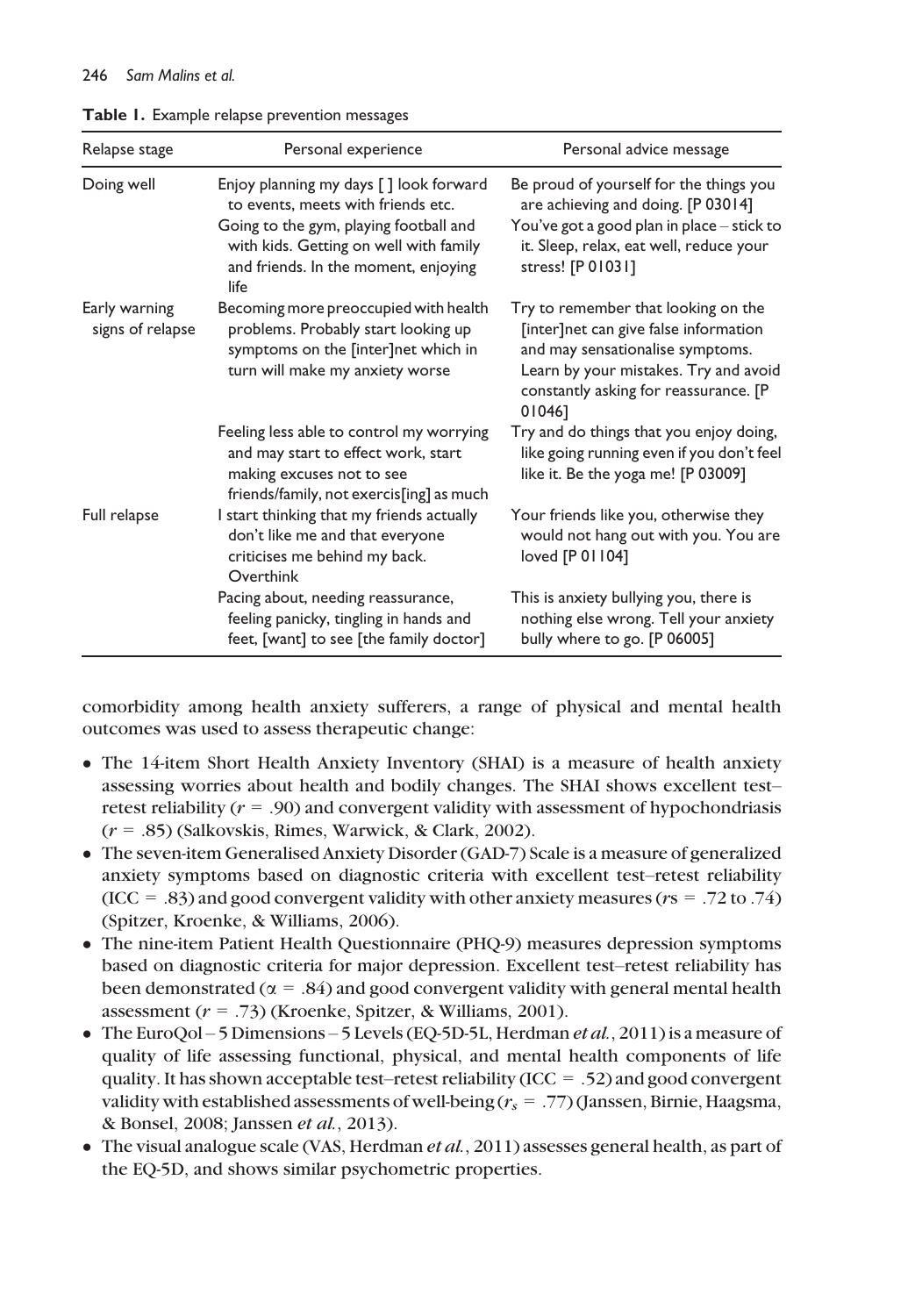| Age range | Personal headline reminder message<br>Gender |                                                                                                                                                              |
|-----------|----------------------------------------------|--------------------------------------------------------------------------------------------------------------------------------------------------------------|
| $50 - 60$ | Female                                       | The fear will pass. I can cope, I have coped [P 01071]                                                                                                       |
| $20 - 30$ | Male                                         | Generally anxieties come and go, often they resolve on their own. [P 01084]                                                                                  |
| $40 - 50$ | Female                                       | Keep in touch with family and friends []. They won't think any less of you even<br>if you don't feel 100% and seeing people makes you feel better. [P 01024] |
| $20 - 30$ | Female                                       | You are not your thoughts and they do not control or define you! [P 01108]                                                                                   |
| $20 - 30$ | Female                                       | Do things for fun, even in stressful times, plan in leisure time (cooking, sewing)<br>[P 01096]                                                              |
| $30 - 40$ | Female                                       | [Try] not to look to Google or check my body for answers – it doesn't help!<br><b>IP 020071</b>                                                              |
| $60 - 70$ | Male                                         | Try to continue as if the anxiety were not there and act as you would usually.<br>Don't let the anxiety interrupt your plans! [P 02006]                      |

Table 2. Headline summary message examples

- The 15-item Patient Health Questionnaire (PHQ-15) is a measure of somatic symptoms, wherein psychological distress is manifested in physical symptoms. Acceptable testretest reliability has been achieved ( $r = .56$ ) (Kroenke, Spitzer, & Williams, 2002).
- The Work and Social Adjustment Scale (WSAS; Mundt, Marks, Shear, & Greist, 2002) assesses functional impairment and has shown good-to-excellent test–retest reliability  $(\alpha = .73)$  and moderate-to-strong correlation with clinician interview ( $\alpha = .81$  to .86) and depressive symptomatology ( $\alpha$  = .76). The focal problems identified for assessment on the WSAS were described as symptoms or pain (e.g., Because of my symptoms/ pain, my ability to work is impaired).

#### Procedure

If potential participants consented to contact, independent researchers then carried out a telephone screening for health anxiety severity and service use. Researchers conducted follow-up assessments by telephone, videoconference, in person, or by email depending on participant preference (See Morriss et al, 2019 for more details).

#### Method of analysis

The clinical and demographic characteristics of CBT completers who received smartmessaging were compared to those who did not. Mann–Whitney U and chi-squared tests were used to compare characteristics for continuous and categorical variables, respectively.

The outcomes in the smart-messaging and no-messaging groups were compared using multilevel modelling, given the repeated measurement design. A significant 62–78% of outcome covariance was explained by clustering within participants over follow-up assessment time. This suggested that multilevel modelling was an appropriate analytic method to account for both within- and between-participant variance over time. A twolevel hierarchical data structure was applied, nesting ordered assessment time points ('time' hereafter – level 1) within associated participants (level 2). This method also offered more accurate estimates of change over the 12-month follow-up period, whereas more typical multiple linear regression analyses usually rely on a single assessment time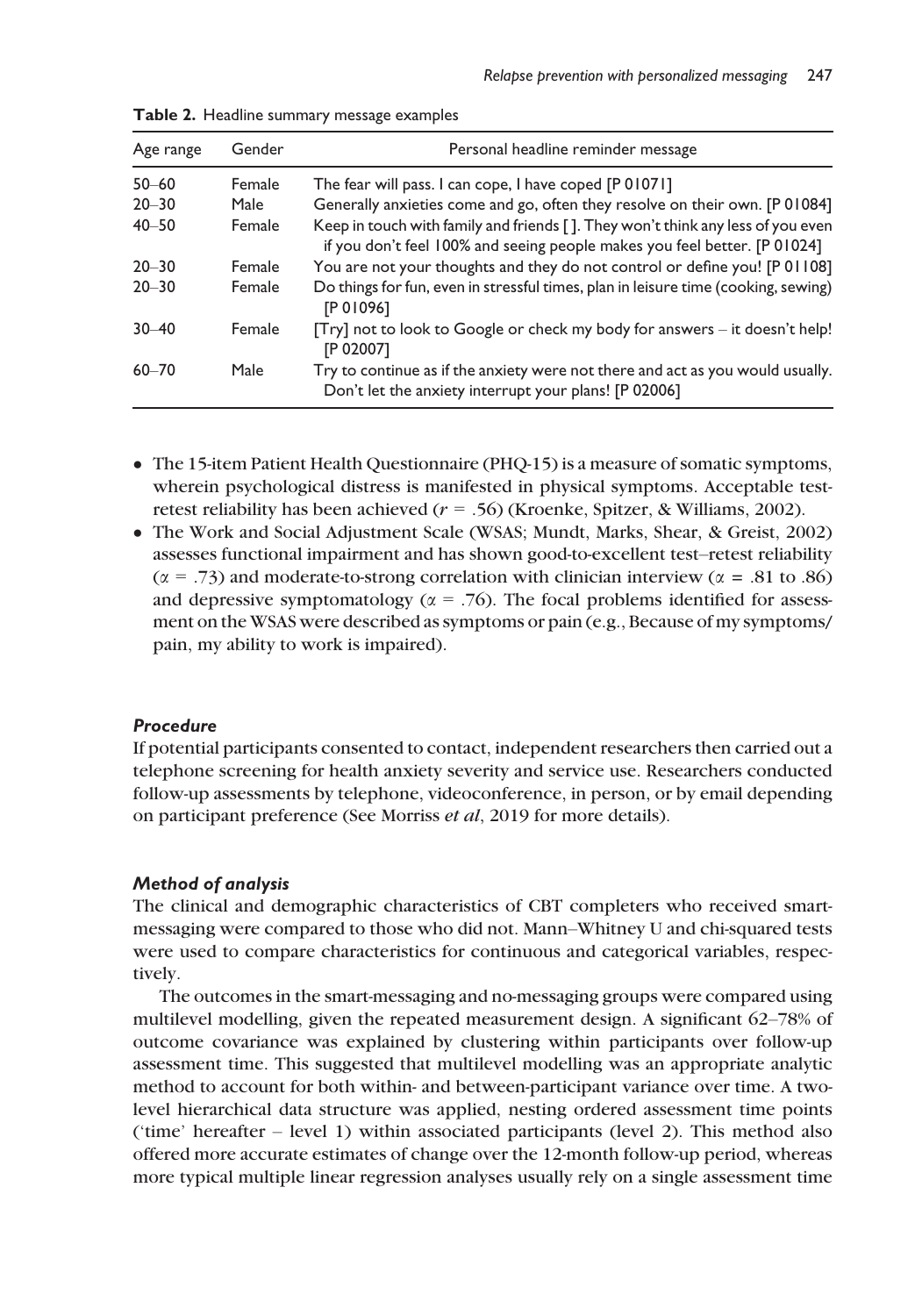point and are more affected by missing data. Applying conventional model building guidelines, each parameter was added to the model individually and the goodness of fit was assessed using  $-2$  log likelihood (Raudenbush & Bryk, 2002). Parameter estimation was made using maximum likelihood. Fully adjusted models included random intercepts and fixed slopes with level 2 predictor variables: time (adjusting for ordered assessment time point); *baseline outcome score* (adjusted for initial clinical severity); and *smart*messaging (the target predictor comparing smart-messaging versus no-messaging). Analysis was conducted using SPSS 24.

Ethical approval was obtained from the National Research Ethics Service, London-Riverside Committee (reference 14/LO/1102).

#### Results

There were no significant differences identified between the smart-messaging and nomessaging groups on any observed baseline clinical or demographic characteristics (Table 3). There were also no significant differences between smart-messaging users and non-users at 3-month follow-up on any outcome (all  $Z \le 1.75$ ,  $p > .080$ ).

|                                       | Post-treatment<br>messagingn = $15$ | No messagingn = $38$ |
|---------------------------------------|-------------------------------------|----------------------|
| Demographics                          |                                     |                      |
| Females                               | 12 (80%)                            | 30 (79%)             |
| Mean age $(SD)$                       | 39 (15)                             | 37(17)               |
| Ethnicity                             |                                     |                      |
| <b>White British</b>                  | 10(67%)                             | 29 (76%)             |
| Others                                | 5 (33%)                             | 9(24%)               |
| Employed                              | 6(40%)                              | 12 (32%)             |
| Clinical characteristics              |                                     |                      |
| Baseline SHAI (SD)                    | 26.7(4.8)                           | 27.0(5.2)            |
| Baseline PHQ-9 (SD)                   | 13.2(6.6)                           | 13.2(6.5)            |
| Baseline GAD-7 (SD)                   | 13.7(5.7)                           | 12.5(5.9)            |
| Baseline PHQ-15 (SD)                  | 11.7(5.9)                           | 15.0(4.8)            |
| Baseline WSAS (SD)                    | 18.9(11.3)                          | $20.5$ (11.5)        |
| Baseline EQ-5D-5L Utility Index (SD)  | 0.609(0.229)                        | $0.627$ $(.268)$     |
| Baseline VAS (SD)                     | 54.3 (22.4)                         | 54.0 (20.4)          |
| Mean number of SCID Diagnoses (Range) | $6(0-14)$                           | $7(1-16)$            |
| Generalized anxiety disorder          | 12 (80%)                            | 24 (63%)             |
| Hypochondriasis                       | 9(60%)                              | 22 (58%)             |
| Somatoform disorder                   | 8(53%)                              | 25 (66%)             |
| Current depressive episode            | 8(53%)                              | 26 (68%)             |
| Panic disorder                        | 10 (67%)                            | 23 (61%)             |
| Mean chronic physical health problems | $1(0-6)$                            | $1(0-4)$             |
| Median sessions attended (IQR)        | 12(4)                               | 12(4)                |

Table 3. Participant characteristics

Note. Abbreviations: EQ-5D-5L, EuroQol – 5 -Dimensions – 5 -Levels; GAD-7, Generalised Anxiety Disorder – 7 -items; IQR, interquartile range; PHQ-15, Patient Health Questionnaire – 15 -items; PHQ-9, Patient Health Questionnaire – 9 -items; SCID, Structured Clinical Interview for the Diagnostic and Statistical Manual of Mental Disorders IV; SD, standard deviation; SHAI, Short form Health Anxiety Inventory; VAS, visual analogue scale; WSAS, Work and Social Adjustment Scale.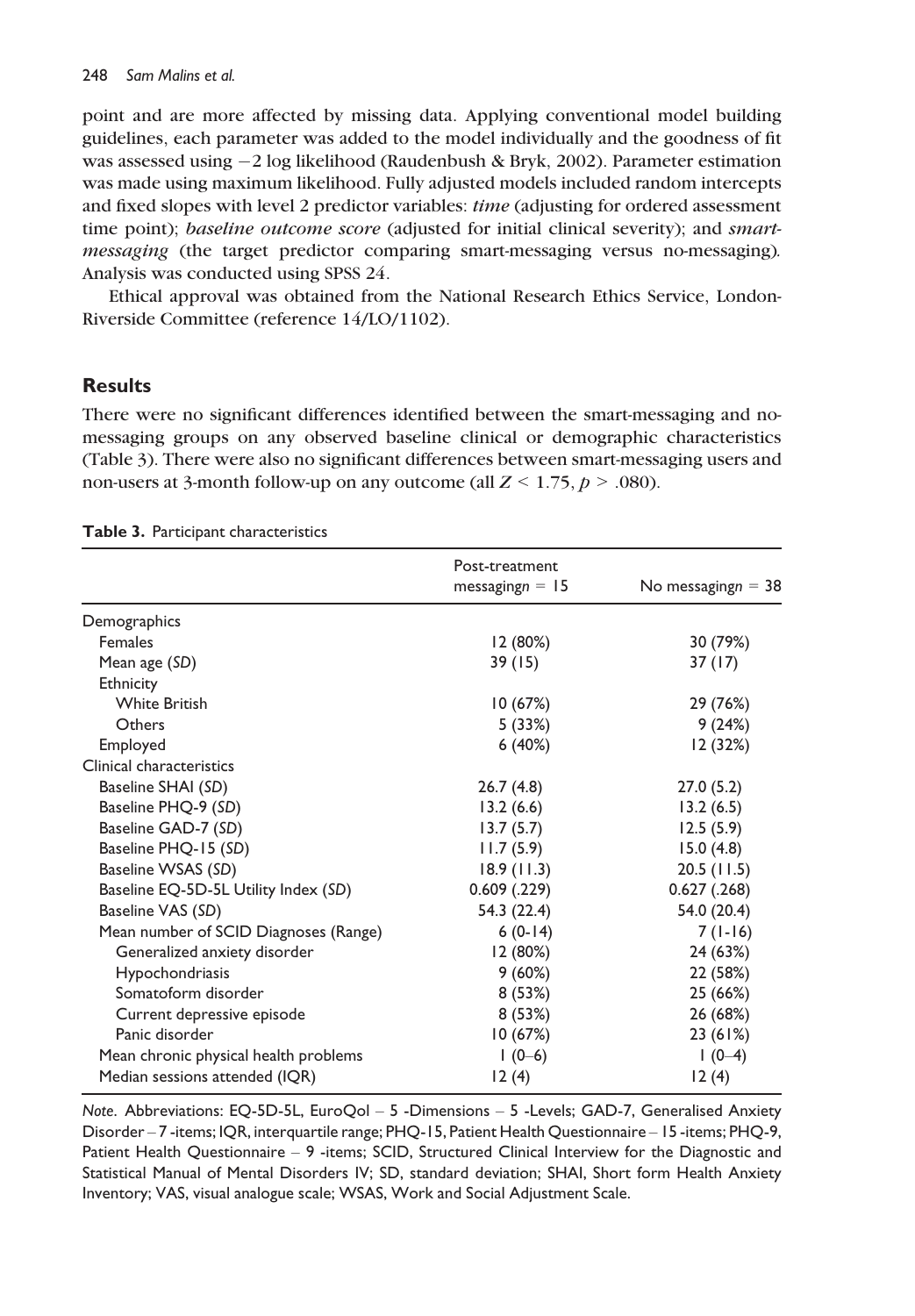

Figure 1. Percentage greater outcome improvement of post-CBT smart-messaging users versus nonusers. Note. EQ-5D-5L, EuroQol – 5 Dimensions – 5 Levels; GAD-7, Generalised Anxiety Disorder – 7 items; PHQ-15, Patient Health Questionnaire – 15 items; PHQ-9, Patient Health Questionnaire – 9 items; SHAI, Short Health Anxiety Inventory; VAS, visual analogue scale; WSAS, Work and Social Adjustment Scale. \*\*p < .01; \*p < .05.

Smart-messaging users responded to an average 13 messages (54%;  $SD = 5.7$ ; range 2-24) of the 24 response opportunities. There were trends for greater outcome improvements among smart-message users compared to non-users on all measures across 12-month follow-up when controlling for baseline differences in severity and change over time (Figure 1). Differences were significant for overall health (VAS;  $B^2 = 13.14$ ,  $SE$   $B = 4.40$ ,  $p = .004$ ), generalized anxiety (GAD-7;  $B = -3.04$ ,  $SE$  B = 1.18, p = .014), depression (PHQ-9; B = -3.03, SE B = 1.35,  $p = .029$ , and quality of life (EQ-5D-5L;  $B = .135$ ,  $SE B = .048$ ,  $p = .008$ ); but nonsignificant for work and social adjustment (WSAS;  $B = -3.35$ ,  $SE$   $B = 2.21$ ,  $p = .137$ ), somatic symptoms (PHQ-15;  $B = -1.33$ , *SE B* = 1.20,  $p = .273$ ), and health anxiety (SHAI;  $B = -0.63$ , SE  $B = 1.75$ ,  $p = .721$ ). Visual inspection of mean outcome trends over time indicates that differences between smart-message users and non-users grew over the 12-month follow-up (see Supporting information for outcome trends between groups over time). The greater improvements reported by smart-message users met the criteria for minimal clinically significant difference from

<sup>&</sup>lt;sup>2</sup> All beta values reported are non-standardized.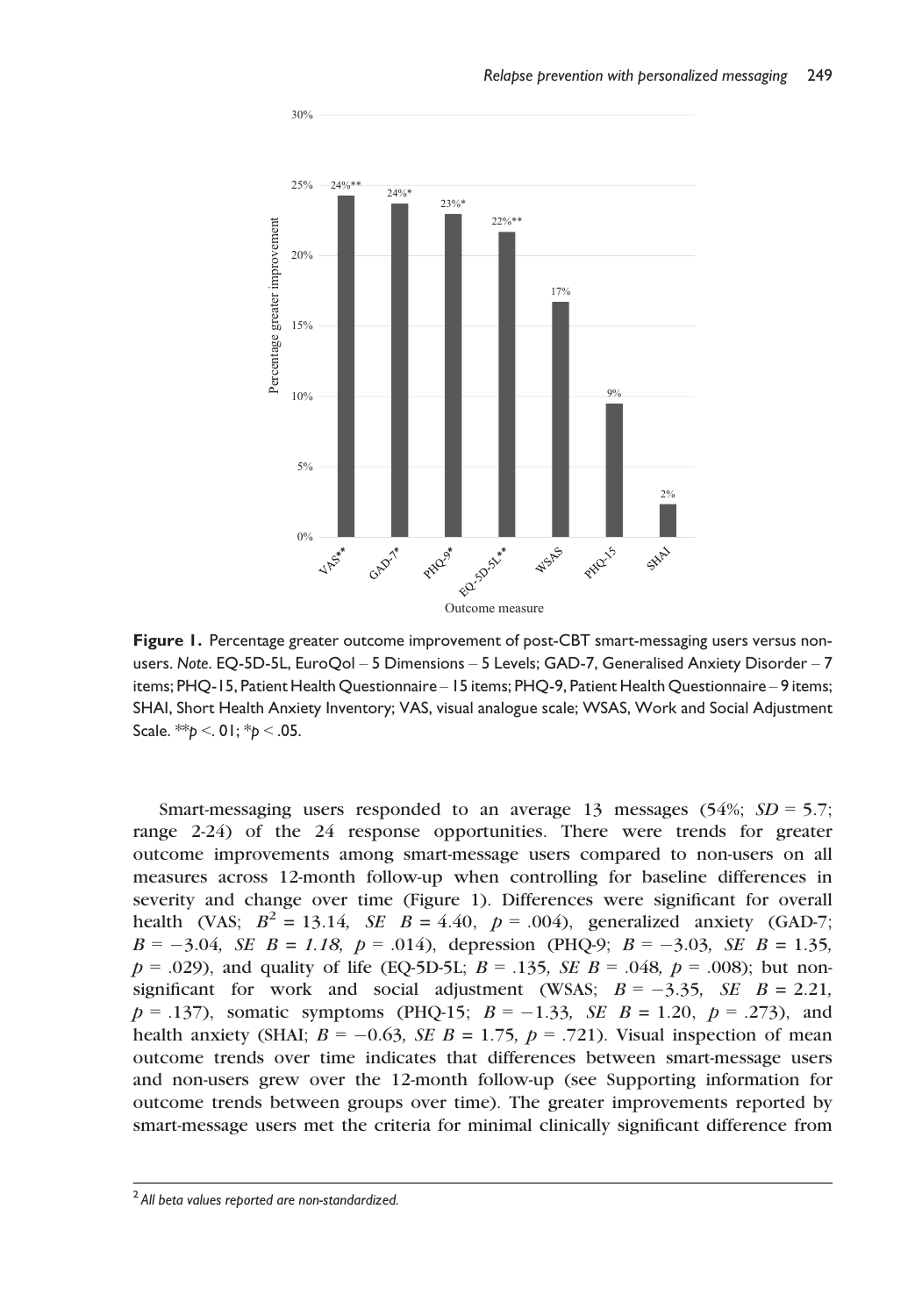non-users in quality of life (EQ-5D, 0.135), general health (VAS, 13.14), and generalized anxiety (GAD-7, 3.04) (Pickard, Neary, & Cella, 2007; Walters & Brazier, 2005; Zahra et al., 2014). Furthermore, a greater proportion of smart-message users achieved minimal clinically significant improvement at 12-month follow-up than nonusers in general health (79 vs. 42%), generalized anxiety (79 vs. 56%), depression (57 vs. 40%), quality of life (35 vs. 25%), and health anxiety (92 vs. 81%) with similar proportions of clinically important change in somatic symptoms (21 vs.  $19\%$ ).<sup>3</sup>

# **Discussion**

This study offers initial evidence that post-treatment smart-messaging may support greater outcome improvement over a 12-month follow-up period. The methods used suggest that participants receiving smart-messaging may have better retained or continued to develop learning from CBT sessions several months after treatment ended. Engagement data indicate that participants responded to the majority of smart-message prompts, suggesting there was active uptake of the intervention among users that may have contributed to observed differences.

The study must still be seen as initial evidence, given the small sample of participants who opted to use smart-messaging. The low uptake also suggested that the acceptability of the intervention requires further investigation. Low uptake is common problem in digital health interventions (e.g., Gilbody *et al.*, 2015), partly due to the self-directed uptake and engagement required. Therefore, the self-selecting sample is an important limitation given that there was no control for patient self-motivation factors. The lack of a standardized and clear means of presenting the smart-messaging intervention may have contributed to inconsistent patient uptake: Information provision was variable, and some patients received limited understanding of the intervention's potential for benefit. This may help explain the low uptake and suggests a clear standardized rationale be used in future research. Nonetheless, there were no identified differences between groups in clinical or demographic characteristics suggesting a relatively comparable sample. Furthermore, baseline severity and change over time was controlled in the main analysis to support a fair comparison between groups. However, the possibility remains that the self-selecting sample of smart-messaging users may differ from the remaining sample on some unassessed, but significant characteristic, such as motivation or differences in effects between therapists. Systematic data were not collected on the reasons for refusal among non-users of the intervention. This would help clarify means of addressing engagement.

Despite consistent trends for greater improvement among smart-message users on all outcomes, there was no significant difference between groups on the primary treatment target: health anxiety. If smart-messaging was indeed enhancing therapeutic effects, this finding suggests that it lacked specificity, as the CBT intervention was particularly focused on improving health anxiety.

Overall, this study indicates that the use of smart-messaging to improve relapse prevention is worthy of formal evaluation in a randomized controlled trial, due to its potential as a cheap and accessible means of enhancing CBT outcomes. Study 2 presents initial evidence from the application of smart-messaging in routine clinical practice.

 $3$  No agreed minimal clinically important difference is currently available for the WSAS.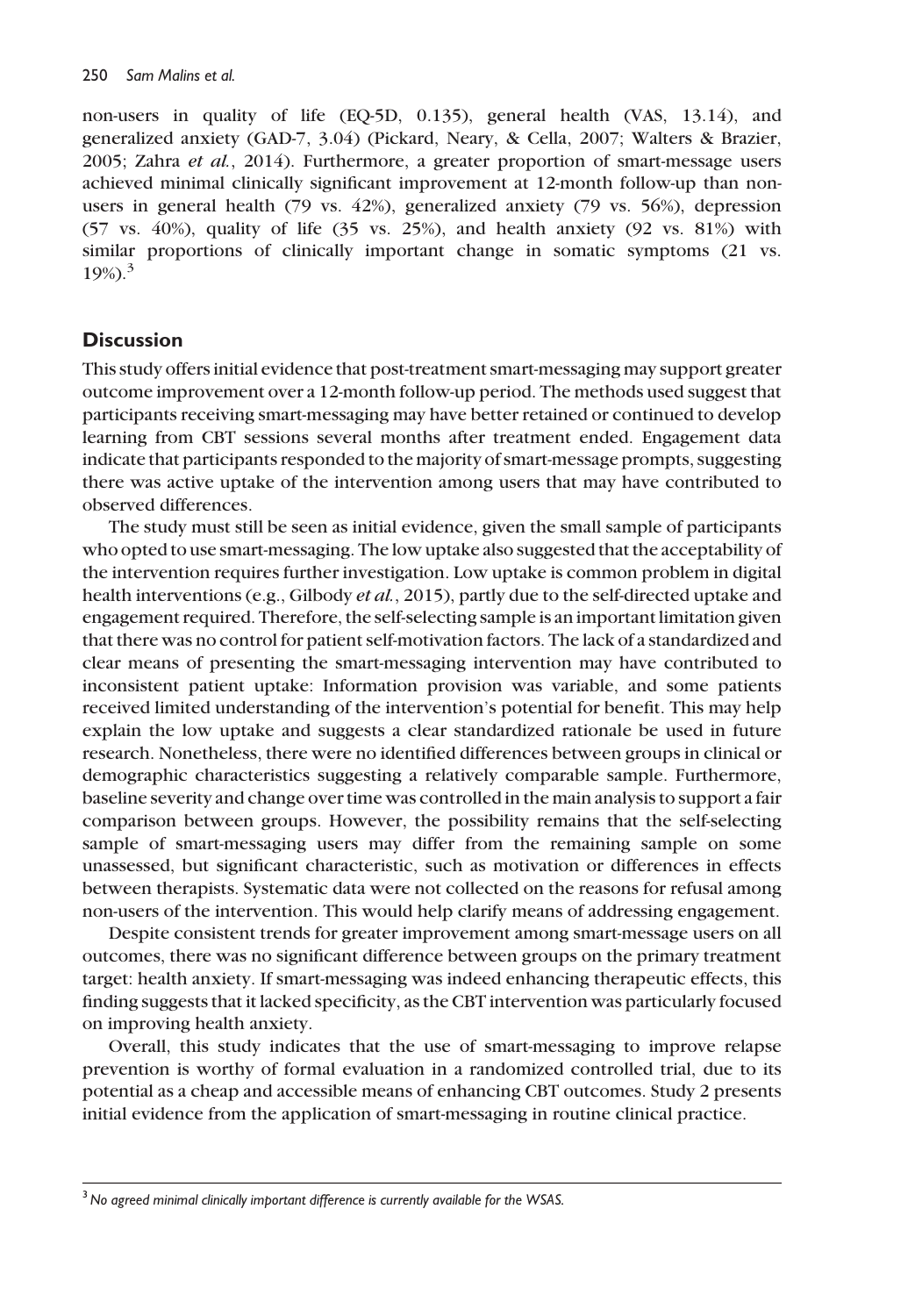# STUDY 2: FEASIBILITY OF SMART-MESSAGING USERS IN ROUTINE **CARE**

# Method

#### Design

This study presents a feasibility clinical case series of participants who received CBT in a clinical psychology service for cancer participants experiencing anxiety and/or depression. Participants completing treatment were offered post-treatment smart-messaging, and their well-being was tracked over the 25-week smart-messaging follow-up period using the well-being scores that they texted in responses. The trends of well-being were then assessed for stability and consistency.

#### **Participants**

Fourteen participants<sup>4</sup> were referred by cancer care staff to a clinical psychology service and completed CBT offered by one of four therapists. Participants attended a mean of 12.4 sessions ( $SD = 5.0$ ); they had a mean age of 53 ( $SD = 13.6$ ), with primary cancers from five different sites (5 breast, 4 lower gastrointestinal, 1 haematology, 1 brain, and 1 head and neck). Four participants were receiving palliative care for metastatic cancer, and the remainder received curative treatment. All participants consented to the use of smartmessaging, as previously described, and anonymous use of text data. The results of Study 1 were used to explain the method and potential benefits of smart-messaging to patients recruited in Study 2.

#### Interventions

#### CBT

The clinical psychology service offered participants CBT interventions with the aim of addressing problematic responses to cancer diagnosis and treatment rather than aiming to change symptoms of cancer themselves. For example, several participants included in the case series were highly anxious about cancer recurrence after treatment was complete, but reactions such as repeated body checking and reassurance-seeking only served to maintain anxiety (Salkovskis, Warwick, & Deale, 2003). Unhelpful cognitive or behavioural reactions were identified and collaboratively reduced or stopped in a similar manner to CBT in the above-described trial.

#### Smart-messaging

The same set-up and running procedures for smart-messaging were used as in the abovedescribed trial.

#### Procedure

Participant ratings of well-being texted in response to smart-messaging each week (0–5; where 0 is the worst and 5 is the best) were collated by the clinical psychology service during the 25-week smart-messaging follow-up period. An identification key was used to

 $4$  Two patients using smart-messaging in the case series were not diagnosed with cancer, but did experience anxiety and depression at baseline, so remain included.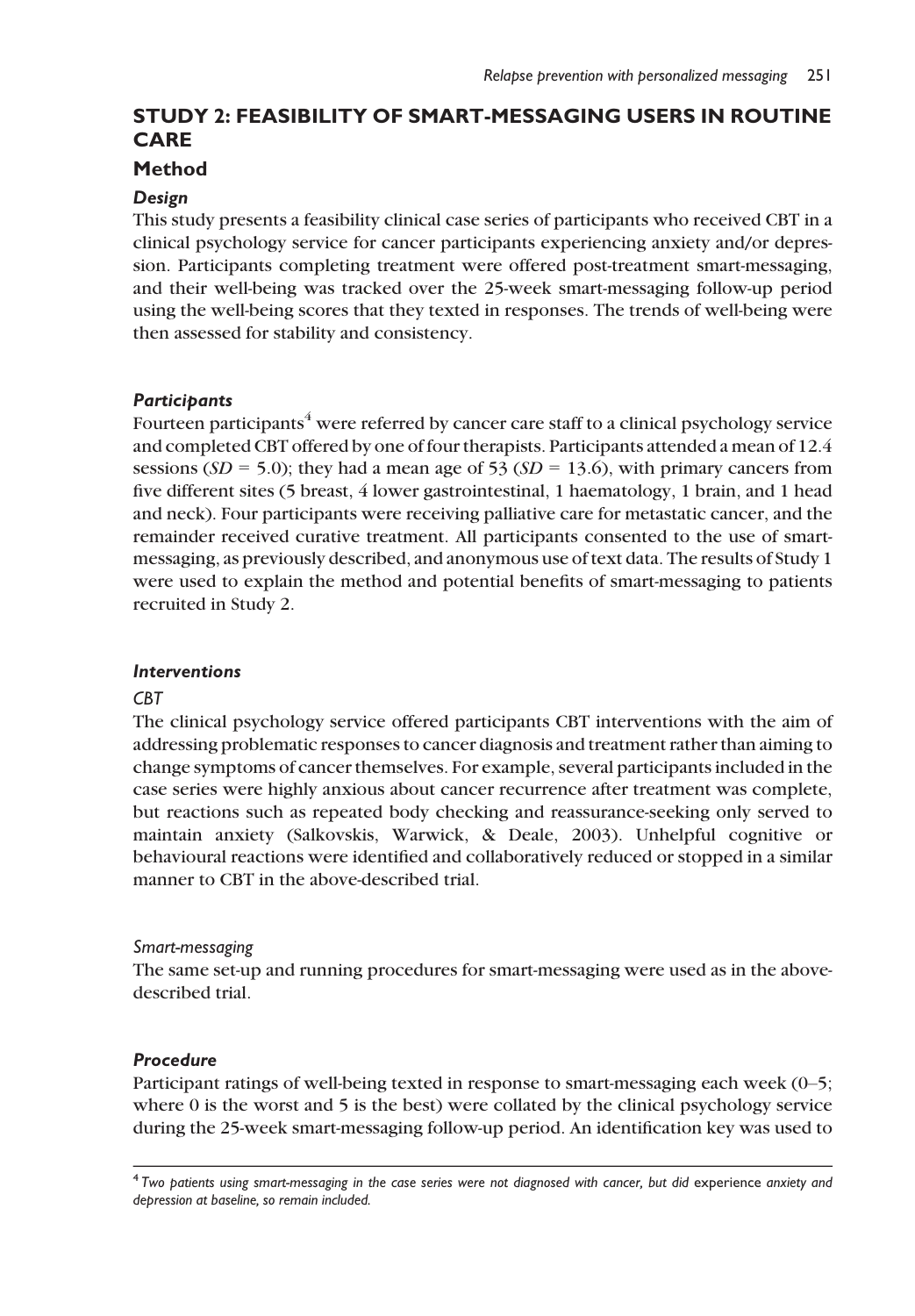link the anonymous unique identifier used by the smart-messaging software with the participating participant.

#### Outcome measures

Well-being (0-5) scores were used as a proxy outcome measure, and the stability of wellbeing scores was used as an assessment of relapse. Therefore, where there was no significant change in well-being score across follow-up time, the gains achieved from therapy were deemed to be retained and relapse prevented. However, if there was a significant deterioration in well-being score trends, it was considered a relapse.

#### Method of analysis

Simulation modelling analysis (SMA; Borckardt et al., 2008) was applied to give an individual-level assessment of stability in weekly well-being scores over the 25-week smart-messaging follow-up period. SMA allows for examination of individual time series in terms of change over repeated-assessment time points and their statistical significance using bootstrapping methods that account for the length and autocorrelation of observed data streams. This approach generates fewer Type I and Type II errors than visual data inspection (Borckardt et al., 2008). Applied to well-being scores over time, SMA computes a correlation (Pearson  $r$ ) between the observed data and a linear slope vector for time: Such that negative coefficients indicate deterioration over time, positive coefficients indicate improvement, and zero coefficients indicate stability (no change). SMA then simulates 1,000 data streams, with the same autocorrelation and  $n$  as the observed data, drawn randomly from a null distribution of data streams. Finally, SMA produces a p value for the observed coefficient: representing the empirical probability of observing a coefficient of equal or greater magnitude in a null distribution of data streams (with matched properties, in terms of  $n$  and autocorrelation). Thus, non-significant values indicate that an individual's scores are stable over the follow-up period. The purposemade SMA software was used to complete the analysis (available at [http://www.clinica](http://www.clinicalresearcher.org/) [lresearcher.org/](http://www.clinicalresearcher.org/)).

Overall stability in well-being across cases over the smart-messaging follow-up period was assessed using Wilcoxon signed ranks test of (group level) difference between the first week well-being score and the last recorded well-being score (average week at 23).

Ethical approval was not required as Study 2 evaluated routinely collected data from clinical practice, but the evaluation was registered with the participating health care organization.

#### **Results**

Of the 14 cases assessed, 11 (79%) showed individual stability in well-being scores and 3 (21%) showed deteriorating trends over the 6 months following CBT completion (Figure 2). Participants responded to the 25 message requests for well-being scores an average of 17 times, giving a mean response rate of  $68\%$  ( $SD = 6$ ; Range = 7–25).

At the group level, the first and last recorded well-being scores had identical means  $(3.3, SD = 1.1)$ . Given that last recorded well-being scores were received on average at week 23, this suggests overall stability of well-being in the 6 months after CBT was completed  $(Z = .07, p = .942)$ .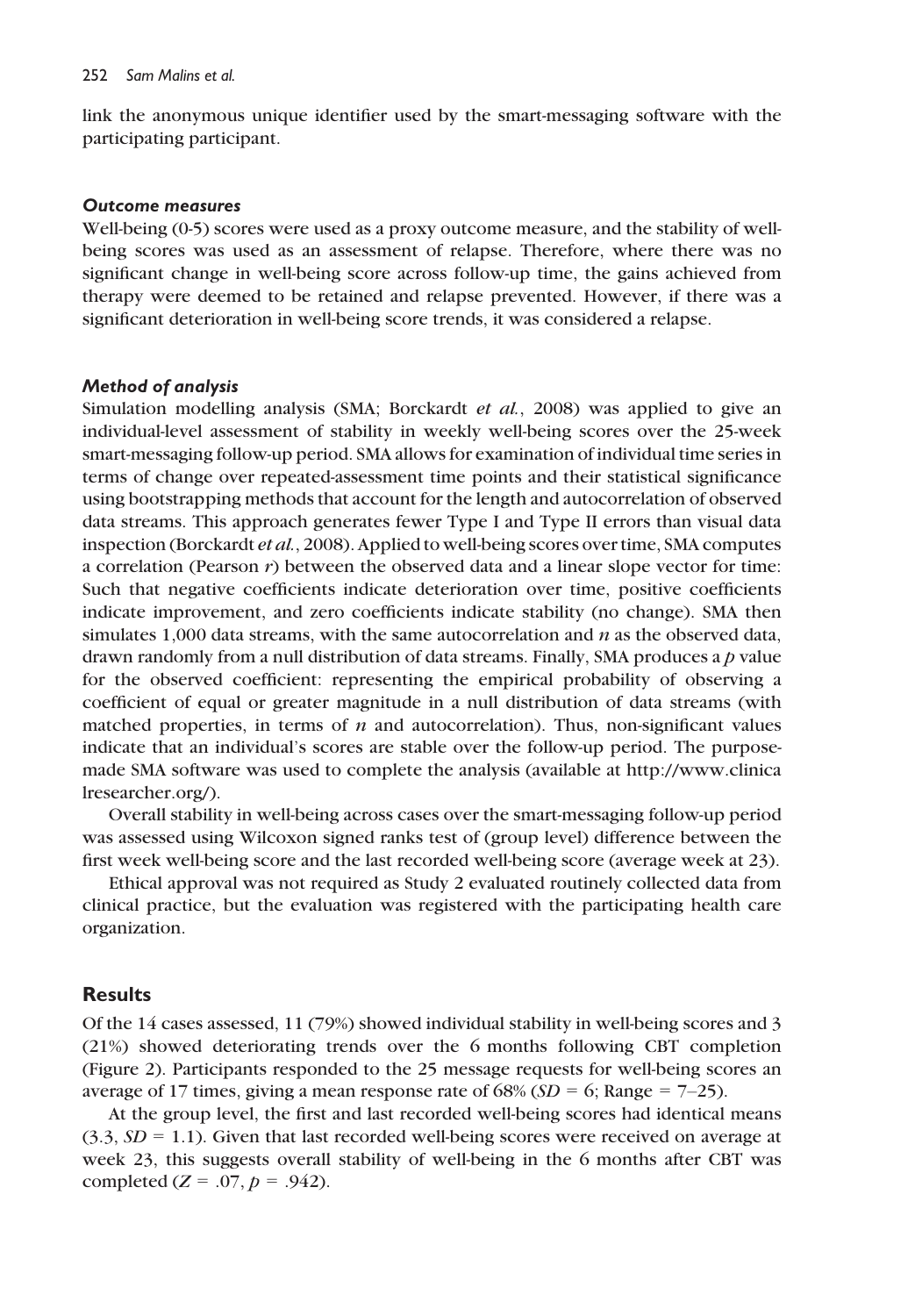

Figure 2. Average weekly well-being score over 6-month follow-up.

#### **Discussion**

This study suggests there is a high rate of stability in well-being ratings reported in the 6 months following CBT by users of personalized smart-messaging. Furthermore, there is a high rate of engagement with the smart-messaging intervention, with participants responding to smart-message requests on the majority of occasions.

If the use of idiosyncratic well-being ratings is accepted as a proxy assessment of outcome stability, rates of relapse in this study compare favourably with other studies of CBT follow-up in routine care without smart-messaging (Delgadillo *et al.*, 2018). However, this study cannot offer a direct comparison with participants who did not use smart-messaging and it is unclear whether 0–5 well-being scores offer a meaningful assessment of outcome stability. Future research could include concurrent standardized symptom assessments alongside the 0-to-5 well-being scale to assess its reliability and concurrent validity. If the method used is found to have adequate sensitivity, reliability, and validity, it could offer a simple and effective means of follow-up outcome assessment.

In summary, this study suggests that smart-messaging may be a feasible and engaging tool for users after CBT completion in routine care.

#### GENERAL DISCUSSION

This paper offers evidence that using personalized smart-messaging, tailored to patients' emotional state, may reduce relapse after CBT. Study 1 suggests that smart-messaging may contribute to greater improvement in a range of clinical outcomes. Study 2 indicates feasibility of smart-messaging in routine care, due to a high level of patient engagement with the intervention in routine care and potential use of smart-messaging to track posttreatment progress in clinical practice.

The studies reported support existing evidence that smart-messaging, through a brief and low-intensity intervention, might have a positive impact on physical and mental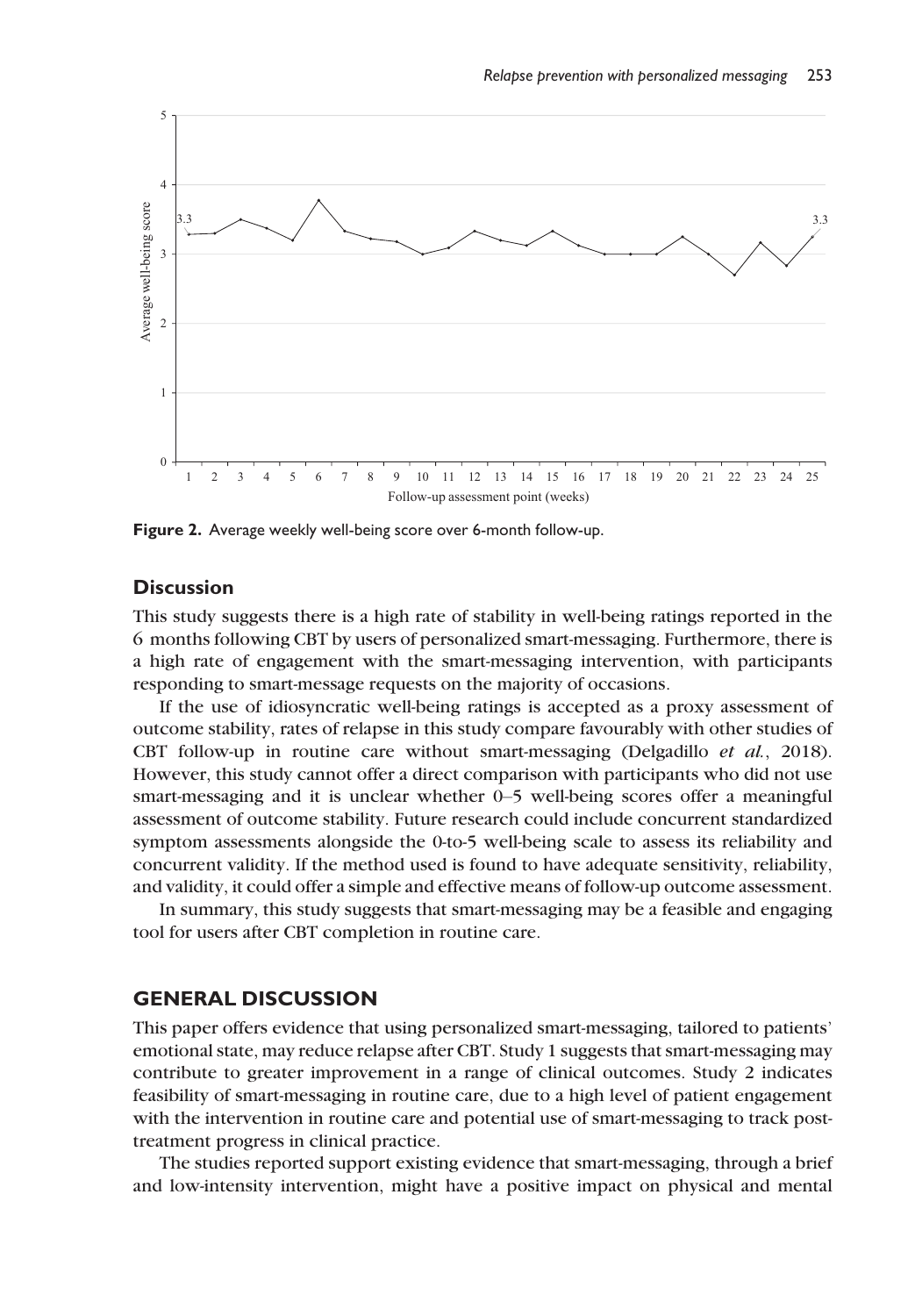health (Rathbone & Prescott, 2017). This paper also supports current evidence on the effectiveness of digital methods for relapse prevention in anxiety and depressive disorders (Hennemann et al., 2018). This paper adds to the literature by providing evidence that digital relapse prevention methods can be fully integrated with traditional, therapistfacilitated CBT (even if delivered over videoconferencing). This paper also extends evidence for smart-messaging by showing the potential benefits of personalizing the messages patients received in line with key therapeutic learning. Current CBT theory may support a mechanistic explanation of the results reported: The learning of key CBT competencies enhances post-treatment prognosis (Strunk et al., 2007); it is possible that smart-messaging enhances and potentially continues this learning beyond the end of therapy sessions.

Existing digital health interventions have indicated the potential to increase reach and accessibility of relapse prevention alongside improvements in cost-effectiveness. This study suggests that integration of smart-messaging can add greater long-term benefits to relatively brief CBT with no additional therapist time required. Therefore, this study offers initial indications for an intervention that can be spread easily and may save clinical resources alongside potential for improved patient benefit.

The use of multiple independently collected physical health, mental health, and functional outcomes over a 12-month follow-up period meant that outcomes could be compared in a number of domains. Within this design, the consistently superior performance among smart-messaging users gave a persuasive case for the potential value of the intervention. The illustration of smart-messaging's use in routine practice helped demonstrate the pragmatic feasibility of the intervention through data on usage and stability of well-being.

However, this paper remains a proof-of-concept study requiring more rigorous assessment in future research, given the limitations associated with the use of a selfselecting sample in Study 1 and the lack of a comparator group or validated outcomes in Study 2. Longer follow-up periods would also help to give a clearer indication of any relapse prevention benefits offered by smart-messaging. Although relapse often occurs within the first year after CBT, 2-year follow-up gives a better indication of long-term prognosis (e.g., Kuyken et al., 2008). The addition of a systematic evidence-based rationale for the use of smart-messaging in Study 2, which was missing from Study 1, may explain the low uptake observed. This could help improve engagement in future research.

In future research, smart-messaging should be formally evaluated in a randomized controlled trial with a long post-CBT follow-up period. Future research could also evaluate whether personalization of messages has an added benefit over a standardized posttreatment messaging protocol. This type of research would more clearly give evidence for the feasibility and acceptability of the intervention, which remains unclear given the low uptake in Study 1. Therefore, further testing may be required prior to a full trial. Future testing of post-intervention smart-messaging interventions would be strengthened by expanding the scope to examine its utility with different disorders, interventions, and patient populations. The mechanisms for any change associated with smart-messaging should also be investigated in future research. Established methods of assessing CBT competencies could be used to assess whether these competencies are maintained or enhanced by smart-messaging.

In summary, patients who receive CBT for anxiety or depressive disorders may benefit from personalized post-treatment smart-messaging. However, larger-scale randomized evaluation is required before a dependable assessment of its value can be reached.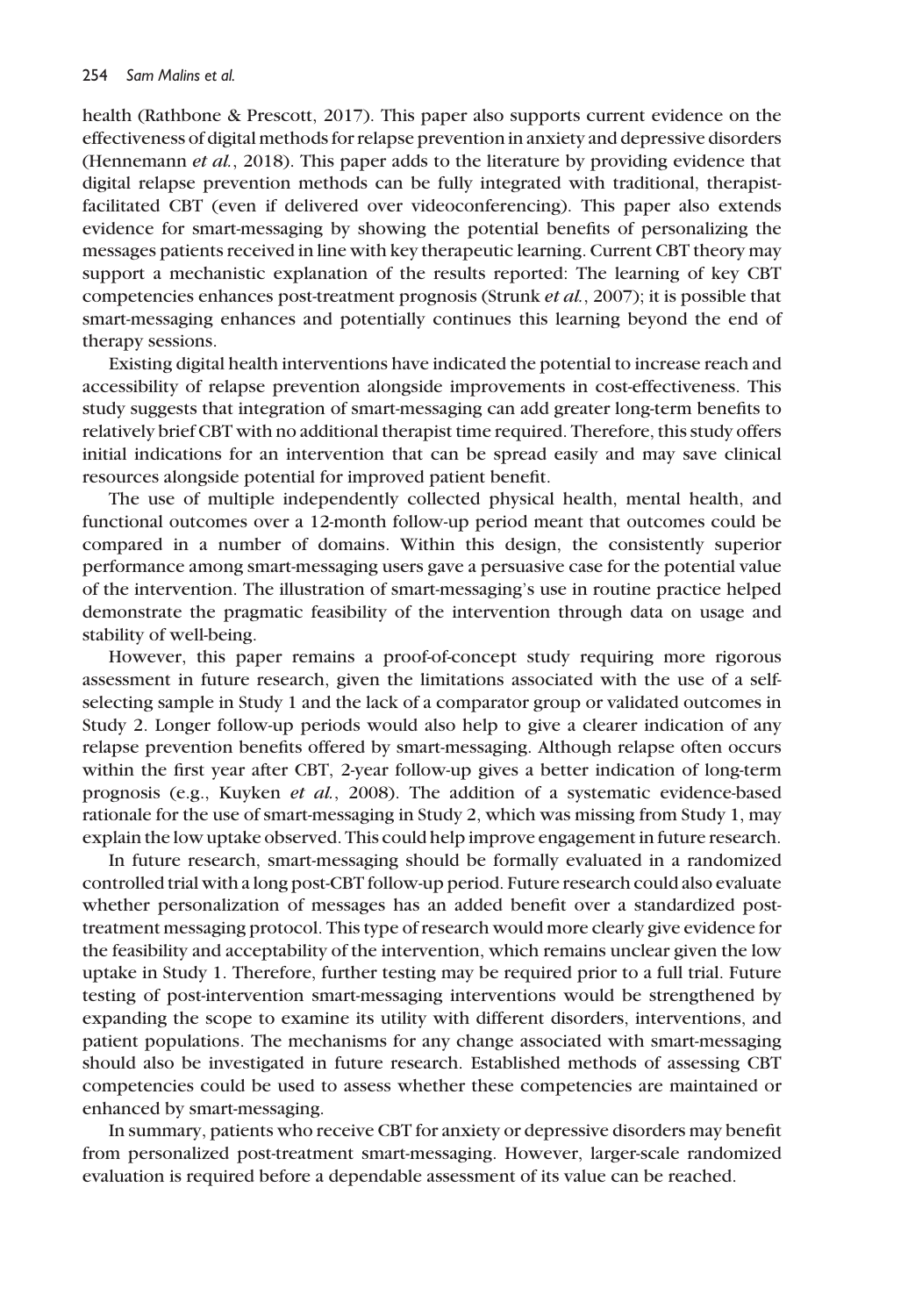# Acknowledgements

The authors thank Simple Telehealth and specifically Natalia Remizovsky for technical support throughout data collection and analysis. This study was supported by the National Institute for Health Research (NIHR) Collaboration for Leadership in Applied Health Research and Care East Midlands (CLAHRC EM), now recommissioned as NIHR Applied Research Collaboration East Midlands (ARC EM). The views expressed are those of the authors and not necessarily those of the NIHR or the Department of Health and Social Care.

# Conflicts of interest

All authors declare no conflict of interest.

# Author contributions

Sam Malins, Sanchia Biswas (Conceptualization; Investigation; Writing – original draft; Writing – review & editing) Shireen Patel (Data curation; Investigation; Project administration; Resources; Writing – original draft; Writing – review & editing) Jo Levene (Conceptualization; Investigation; Supervision; Writing – original draft; Writing – review & editing) Nima Moghaddam (Formal analysis; Methodology; Software; Writing – original draft; Writing – review & editing) Richard Morriss (Conceptualization; Funding acquisition; Investigation; Supervision; Writing – original draft; Writing – review & editing).

# Data availability statement

The data that support the findings of this study are openly available on figshare at [https://doi.](https://doi.org/10.6084/m9.figshare.9976208.v1) [org/10.6084/m9.figshare.9976208.v1](https://doi.org/10.6084/m9.figshare.9976208.v1).

# **References**

- Berle, D., Starcevic, V., Milicevic, D., Hannan, A., Dale, E., Brakoulias, V., & Viswasam, K. (2015). Do patients prefer face-to-face or internet-based therapy? Psychotherapy and Psychosomatics, 84 (1), 61–62.<https://doi.org/10.1159/000367944>
- Bockting, C. L., Schene, A. H., Spinhoven, P., Koeter, M. W.,Wouters, L. F., Huyser, J., & Kamphuis, J. H. (2005). Preventing relapse/recurrence in recurrent depression with cognitive therapy: A randomized controlled trial. Journal of Consulting and Clinical Psychology, 73, 647–657. <https://doi.org/10.1159/000367944>
- Boksmati, N., Butler-Henderson, K., Anderson, K., & Sahama, T. (2016). The effectiveness of SMS reminders on appointment attendance: A meta-analysis. Journal of Medical Systems, 40, 90. <https://doi.org/10.1007/s10916-016-0452-2>
- Borckardt, J. J., Nash, M. R., Murphy, M. D., Moore, M., Shaw, D., & O'Neil, P. (2008). Clinical practice as natural laboratory for psychotherapy research: A guide to case-based time-series analysis. American psychologist, 63(2), 77–95.<https://doi.org/10.1037/0003-066X.63.2.77>
- Cuijpers, P., Sijbrandij, M., Koole, S. L., Andersson, G., Beekman, A. T., & Reynolds, C. F. (2013). The efficacy of psychotherapy and pharmacotherapy in treating depressive and anxiety disorders: A meta-analysis of direct comparisons. World Psychiatry, 12(2), 137–148. [https://doi.org/10.](https://doi.org/10.1002/wps.20038) [1002/wps.20038](https://doi.org/10.1002/wps.20038)
- Delgadillo, J., Rhodes, L., Moreea, O., McMillan, D., Gilbody, S., Leach, C., ... Ali, S. (2018). Relapse and recurrence of common mental health problems after low intensity cognitive behavioural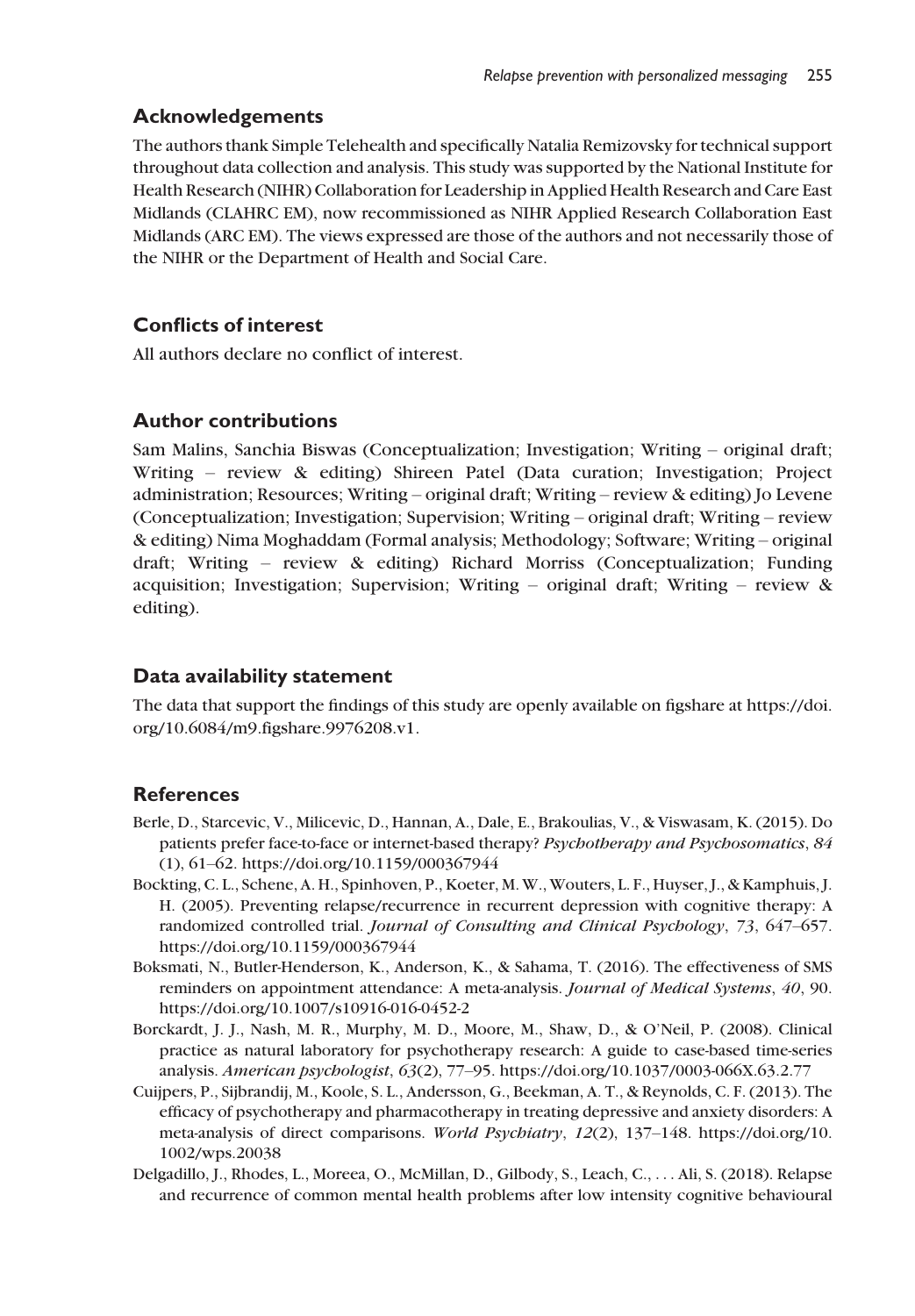therapy: The WYLOW Longitudinal Cohort Study. Psychotherapy and Psychosomatics, 87(2), 116–117.<https://doi.org/10.1159/000485386>

- DeRubeis, R. J., Evans, M. D., Hollon, S. D., Garvey, M. J., Grove, W. M., & Tuason, V. B. (1990). How does cognitive therapy work? Cognitive change and symptom change in cognitive therapy and pharmacotherapy for depression.Journal of Consulting and Clinical Psychology, 58, 862–869. <https://doi.org/10.1037/0022-006X.58.6.862>
- DeRubeis, R. J., Siegle, G. J., & Hollon, S. D. (2008). Cognitive therapy versus medication for depression: Treatment outcomes and neural mechanisms. Nature Reviews Neuroscience, 9, 788–796.<https://doi.org/10.1038/nrn2345>
- Gilbody, S., Littlewood, E., Hewitt, C., Brierley, G., Tharmanathan, P., Araya, R., ... Gask, L. (2015). Computerised cognitive behaviour therapy (cCBT) as treatment for depression in primary care (REEACT trial): Large scale pragmatic randomised controlled trial. BMJ, 351, h5627. [https://doi.](https://doi.org/10.1136/bmj.h5627) [org/10.1136/bmj.h5627](https://doi.org/10.1136/bmj.h5627)
- Hall, A. K., Cole-Lewis, H., & Bernhardt, J. M. (2015). Mobile text messaging for health: A systematic review of reviews. Annual review of public health, 36, 393–415. [https://doi.org/10.1146/](https://doi.org/10.1146/annurev-publhealth-031914-122855) [annurev-publhealth-031914-122855](https://doi.org/10.1146/annurev-publhealth-031914-122855)
- Hansen, N. B., Lambert, M. J., & Forman, E. M. (2002). The psychotherapy dose-response effect and its implications for treatment delivery services. Clinical Psychology: Science and Practice, 9(3), 329–343.<https://doi.org/10.1093/clipsy.9.3.329>
- Hendriks, S. M., Spijker, J., Licht, C. M., Hardeveld, F., de Graaf, R., Batelaan, N. M., ... Beekman, A. T. (2015). Long-term work disability and absenteeism in anxiety and depressive disorders. *Journal* of Affective Disorders, 178, 121–130.<https://doi.org/10.1016/j.jad.2015.03.004>
- Hennemann, Severin, Farnsteiner, Sylvia, & Sander, Lasse (2018). Internet- and mobile-based aftercare and relapse prevention in mental disorders: A systematic review and recommendations for future research. Internet Interventions, 14, 1–17. [https://doi.org/10.1016/j.invent.2018.09.](https://doi.org/10.1016/j.invent.2018.09.001) [001](https://doi.org/10.1016/j.invent.2018.09.001)
- Herdman, M., Gudex, C., Lloyd, A., Janssen, M., Kind, P., Parkin, D., ... Badia, X. (2011). Development and preliminary testing of the new five-level version of EQ-5D (EQ-5D-5L). Quality of Life Research, 20, 1727–1736.<https://doi.org/10.1007/s11136-011-9903-x>
- Hollon, S. D., DeRubeis, R. J., Shelton, R. C., Amsterdam, J. D., Salomon, R. M., O'Reardon, J. P., ... Freeman, B. B. (2005). Prevention of relapse following cognitive therapy vs medications in moderate to severe depression. Archives of General Psychiatry, 62(4), 417–422. [https://doi.](https://doi.org/10.1001/archpsyc.62.4.417) [org/10.1001/archpsyc.62.4.417](https://doi.org/10.1001/archpsyc.62.4.417)
- Janssen, M. F., Birnie, E., Haagsma, J. A., & Bonsel, G. J. (2008). Comparing the standard EQ–5D three level system with a five level version. Value in Health, 11, 275–284. [https://doi.org/10.1111/j.](https://doi.org/10.1111/j.1524-4733.2007.00230.x) [1524-4733.2007.00230.x](https://doi.org/10.1111/j.1524-4733.2007.00230.x)
- Janssen, M. F., Pickard, A. S., Golicki, D., Gudex, C., Niewada, M., Scalone, L., ... Busschbach, J. (2013). Measurement properties of the EQ-5D-5L compared to the EQ-5D-3L across eight patient groups: A multi-country study. Quality of Life Research, 22, 1717–1727. [https://doi.org/10.](https://doi.org/10.1007/s11136-012-0322-4) [1007/s11136-012-0322-4](https://doi.org/10.1007/s11136-012-0322-4)
- Kessler, R. C., Chiu, W. T., Demler, O., & Walters, E. E. (2005). Prevalence, severity, and comorbidity of 12-month DSM-IV disorders in the National Comorbidity Survey Replication. Archives of general psychiatry, 62(6), 617–627.<https://doi.org/10.1001/archpsyc.62.6.617>
- Kroenke, K., Spitzer, R., & Williams, J. (2001). The PHQ-9: The validity of a brief depression severity measure. Journal of Internal Medicine, 16, 606–613. [https://doi.org/10.1046/j.1525-1497.](https://doi.org/10.1046/j.1525-1497.2001.016009606.x) [2001.016009606.x](https://doi.org/10.1046/j.1525-1497.2001.016009606.x)
- Kroenke, K., Spitzer, R., & Williams, J. (2002). The PHQ-15: The validity of a new measure for evaluating the severity of somatic symptoms. Psychosomatic Medicine, 64, 258–260. [https://](https://doi.org/10.1097/00006842-200203000-00008) [doi.org/10.1097/00006842-200203000-00008](https://doi.org/10.1097/00006842-200203000-00008)
- Kuyken, W., Byford, S., Taylor, R. S., Watkins, E., Holden, E., White, K., ... Mullan, E. (2008). Mindfulness-based cognitive therapy to prevent relapse in recurrent depression. Journal of Consulting and Clinical Psychology, 76, 966–978.<https://doi.org/10.1037/a0013786>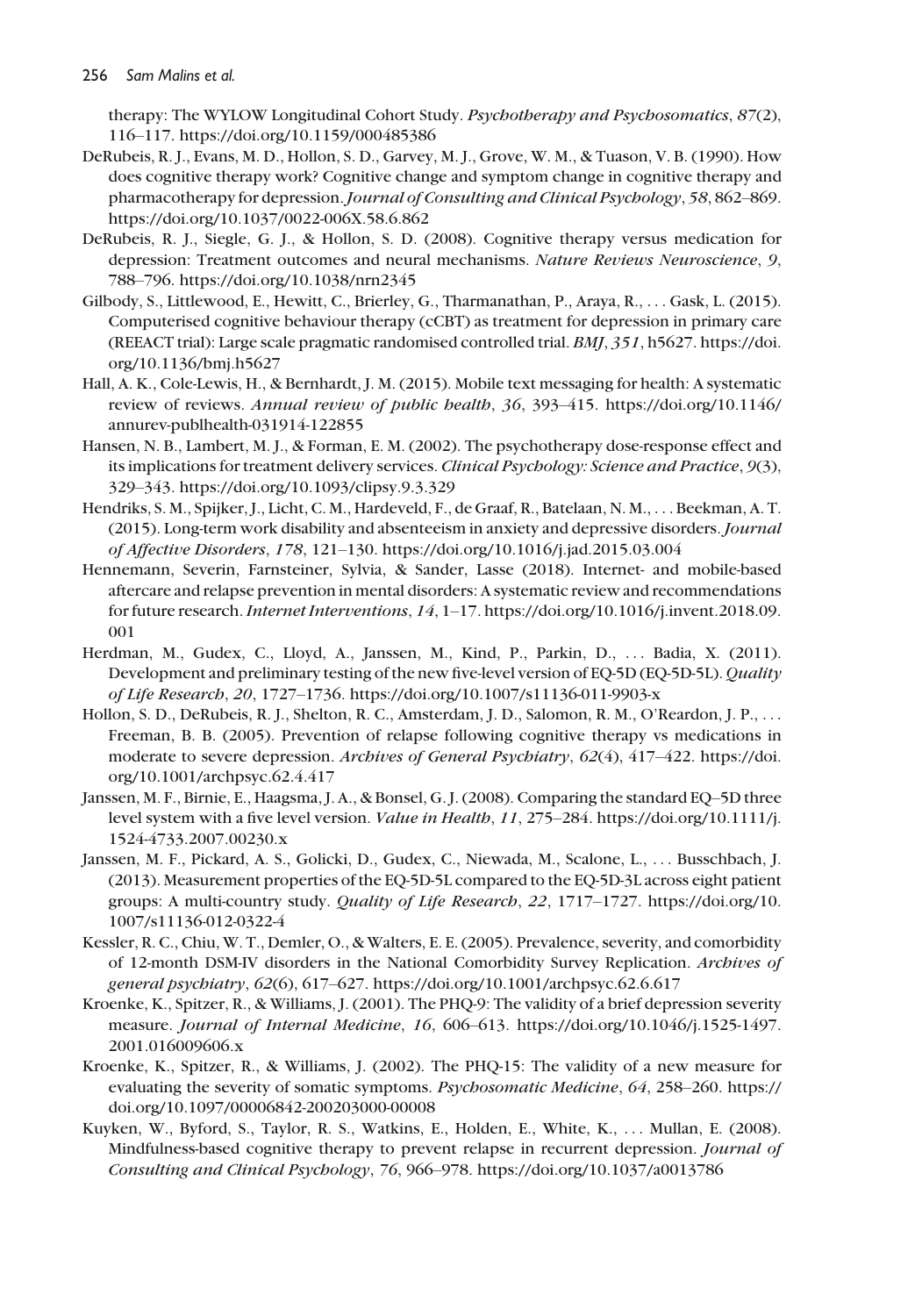- Lingam, R., & Scott, J. (2002). Treatment non-adherence in affective disorders. Acta Psychiatrica Scandinavica, 105, 164–172.<https://doi.org/10.1034/j.1600-0447.2002.1r084.x>
- Morriss, R., Patel, S., Malins, S., Guo, B., Higton, F., James, M., ... Kaylor-Hughes, C. (2019). Clinical and economic outcomes of remotely delivered cognitive behaviour therapy versus treatment as usual for repeat unscheduled care users with severe health anxiety: A multicentre randomised controlled trial. BMC Medicine, 17(1), 16–29.<https://doi.org/10.1186/s12916-019-1253-5>
- Mundt, J. C., Marks, I. M., Shear, M. K., & Greist, J. M. (2002). The Work and Social Adjustment Scale: A simple measure of impairment in functioning. The British Journal of Psychiatry, 180(5), 461– 464.<https://doi.org/10.1192/bjp.180.5.461>
- Muntingh, A. D., Hoogendoorn, A. W., Van Schaik, D. J., Van Straten, A., Stolk, E. A., Van Balkom, A. J., & Batelaan, N. M. (2019). Patient preferences for a guided self-help programme to prevent relapse in anxiety or depression: A discrete choice experiment. PLoS ONE, 14(7), e0219588. <https://doi.org/10.1371/journal.pone.0219588>
- NHS Digital. (2018). Psychological Therapies, Annual report on the use of IAPT services England, 2017-18. Retrieved from [https://digital.nhs.uk/data-and-information/publications/statistical/](https://digital.nhs.uk/data-and-information/publications/statistical/psychological-therapies-annual-reports-on-the-use-of-iapt-services/annual-report-2017---18) [psychological-therapies-annual-reports-on-the-use-of-iapt-services/annual-report-2017—18](https://digital.nhs.uk/data-and-information/publications/statistical/psychological-therapies-annual-reports-on-the-use-of-iapt-services/annual-report-2017---18)
- Paganini, S., Teigelkoetter, W., Buntrock, C., & Baumeister, H. (2018). Economic evaluations of internet-and mobile-based interventions for the treatment and prevention of depression: A systematic review. Journal of Affective Disorders, 225, 733–755. [https://doi.org/10.1016/j.jad.](https://doi.org/10.1016/j.jad.2017.07.018) [2017.07.018](https://doi.org/10.1016/j.jad.2017.07.018)
- Patel, S., Malins, S., Guo, B., James, M., Kai, J., Kaylor-Hughes, C., ... Morriss, R. (2016). Protocol investigating the clinical outcomes and cost-effectiveness of cognitive–behavioural therapy delivered remotely for unscheduled care users with health anxiety: Randomised controlled trial. British Journal of Psychiatry Open, 2(1), 81–87.<https://doi.org/10.1192/bjpo.bp.115.002220>
- Penninx, B. W., Nolen, W. A., Lamers, F., Zitman, F. G., Smit, J. H., Spinhoven, P., ... van der Meer, K. (2011). Two-year course of depressive and anxiety disorders: Results from the Netherlands Study of Depression and Anxiety (NESDA). Journal of affective disorders, 133(1–2), 76–85. [https://](https://doi.org/10.1016/j.jad.2011.03.027) [doi.org/10.1016/j.jad.2011.03.027](https://doi.org/10.1016/j.jad.2011.03.027)
- Pickard, A. S., Neary, M. P., & Cella, D. (2007). Estimation of minimally important differences in EQ-5D utility and VAS scores in cancer. Health and Quality of Life Outcomes, 5(1), 70. [https://doi.](https://doi.org/10.1016/j.jad.2011.03.027) [org/10.1016/j.jad.2011.03.027](https://doi.org/10.1016/j.jad.2011.03.027)
- Rathbone, A. L., & Prescott, J. (2017). The use of mobile apps and SMS messaging as physical and mental health interventions: systematic review. Journal of Medical Internet Research, 19(8), e295.<https://doi.org/10.2196/jmir.7740>
- Raudenbush, S. W., & Bryk, A. S. (2002). Hierarchical linear models: Applications and data analysis methods (2nd ed.). Thousand Oaks, CA: Sage Publications.
- Rhebergen, D., Batelaan, N., De Graaf, R., Nolen, W., Spijker, J., Beekman, A., & Penninx, B. (2011). The 7-year course of depression and anxiety in the general population. Acta Psychiatrica Scandinavica, 123(4), 297–306.<https://doi.org/10.1111/j.1600-0447.2011.01677.x>
- Robotham, D., Satkunanathan, S., Reynolds, J., Stahl, D., & Wykes, T. (2016). Using digital notifications to improve attendance in clinic: Systematic review and meta-analysis. British Medical Journal Open, 6(10), e012116.<https://doi.org/10.1136/bmjopen-2016-012116>
- Rodgers, M., Asaria, M., Walker, S., McMillan, D., Lucock, M., Harden, M., ... Eastwood, A. (2012). The clinical effectiveness and cost-effectiveness of low-intensity psychological interventions for the secondary prevention of relapse after depression: A systematic review. Health Technology Assessment (Winchester, England), 16(28), 1.<https://doi.org/10.3310/hta16280>
- Salkovskis, P. M., Rimes, K., Warwick, H., & Clark, D. (2002). The Health Anxiety Inventory: Development and validation of scales for the measurement of health anxiety and hypochondriasis. Psychological Medicine, 321, 843–853. [https://doi.org/10.1017/](https://doi.org/10.1017/s0033291702005822) [s0033291702005822](https://doi.org/10.1017/s0033291702005822)
- Salkovskis, P. M., Warwick, H., & Deale, A. C. (2003). Cognitive-behavioral treatment for severe and persistent health anxiety (hypochondriasis). Brief Treatment and Crisis Intervention, 3(3), 353–367.<https://doi.org/10.1093/brief-treatment/mhg026>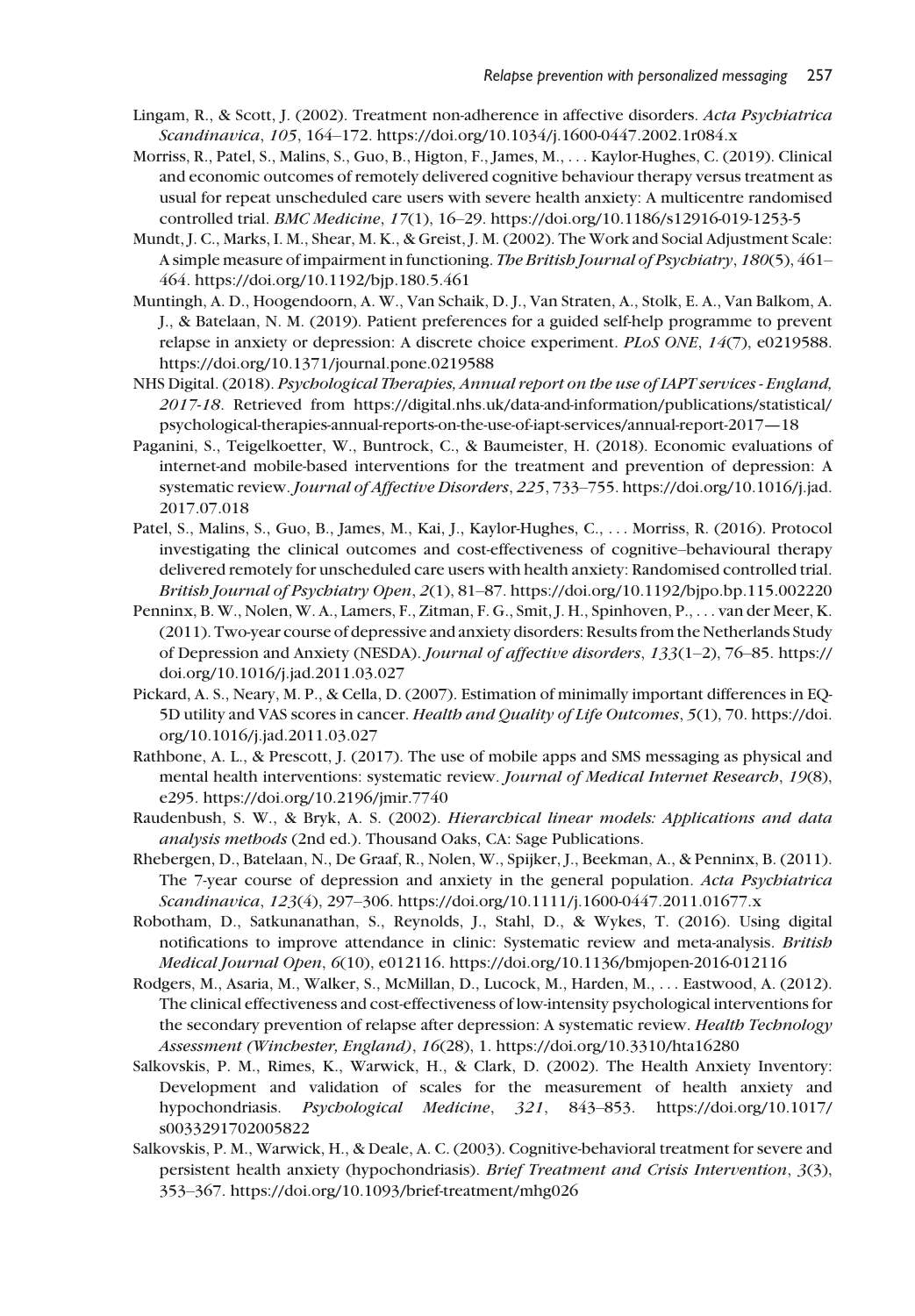- Scholten, W. D., Batelaan, N. M., Van Oppen, P., Smit, J. H., & Van Balkom, A. J. (2013). Discontinuation of antidepressants in remitted anxiety disorder patients: The need for strategies to prevent relapse. Psychotherapy and Psychosomatics, 826), 399-400. [https://doi.org/10.](https://doi.org/10.1159/000350450) [1159/000350450](https://doi.org/10.1159/000350450)
- Spitzer, R., Kroenke, K., & Williams, J. M. G. (2006). A brief measure for assessing generalised anxiety disorder; the GAD-7. Archives of Internal Medicine, 146, 1092–1097. [https://doi.org/10.1001/](https://doi.org/10.1001/archinte.166.10.1092) [archinte.166.10.1092](https://doi.org/10.1001/archinte.166.10.1092)
- Steel, Z., Marnane, C., Iranpour, C., Chey, T., Jackson, J. W., Patel, V., & Silove, D. (2014). The global prevalence of common mental disorders: A systematic review and meta-analysis 1980–2013. International Journal of Epidemiology, 43, 476–493.<https://doi.org/10.1093/ije/dyu038>
- Strunk, D. R., DeRubeis, R. J., Chiu, A. W., & Alvarez, J. (2007). Patients' competence in and performance of cognitive therapy skills: Relation to the reduction of relapse risk following treatment for depression. Journal of Consulting and Clinical Psychology, 75(4), 523. [https://](https://doi.org/10.1037/0022-006X.75.4.523) [doi.org/10.1037/0022-006X.75.4.523](https://doi.org/10.1037/0022-006X.75.4.523)
- The King's Fund. (2018). Florence: Telehealth for long-term conditions. Retrieved from [https://](https://www.kingsfund.org.uk/publications/innovation-nhs/telehealth-long-term-conditions) [www.kingsfund.org.uk/publications/innovation-nhs/telehealth-long-term-conditions](https://www.kingsfund.org.uk/publications/innovation-nhs/telehealth-long-term-conditions)
- Tyrer, P., Cooper, S., Salkovskis, P., Tyrer, H., Crawford, M., Byford, S., ... McLaren, E. (2014). Clinical and cost-effectiveness of cognitive behaviour therapy for health anxiety in medical patients: A multicentre randomised controlled trial. The Lancet, 383, 219–225. [https://doi.org/](https://doi.org/10.1016/S0140-6736(13)61905-4) [10.1016/S0140-6736\(13\)61905-4](https://doi.org/10.1016/S0140-6736(13)61905-4)
- Tyrer, P., Cooper, S., Tyrer, H., Salkovskis, P. M., Crawford, M., Green, J., ... Murphy, D. (2011). CHAMP: Cognitive behaviour therapy for health anxiety in medical patients, a randomised controlled trial. BMC Psychiatry, 11(1), 99.<https://doi.org/10.1186/1471-244X-11-99>
- Vittengl, J. R., Clark, L. A., Dunn, T. W., & Jarrett, R. B. (2007). Reducing relapse and recurrence in unipolar depression: A comparative meta-analysis of cognitive-behavioral therapy's effects. Journal of Consulting and Clinical Psychology, 75(3), 475–488. [https://doi.org/10.1037/0022-](https://doi.org/10.1037/0022-006X.75.3.475) [006X.75.3.475](https://doi.org/10.1037/0022-006X.75.3.475)
- Walters, S. J., & Brazier, J. E. (2005). Comparison of the minimally important difference for two health state utility measures: EQ-5D and SF-6D. Quality of Life Research, 14(6), 1523-1532. <https://doi.org/10.1007/s11136-004-7713-0>
- Wittchen, H.-U., Jacobi, F., Rehm, J., Gustavsson, A., Svensson, M., Jönsson, B., ... Faravelli, C. (2011). The size and burden of mental disorders and other disorders of the brain in Europe 2010. European Neuropsychopharmacology, 21(9), 655–679. [https://doi.org/10.1016/j.euroneuro.](https://doi.org/10.1016/j.euroneuro.2011.07.018) [2011.07.018](https://doi.org/10.1016/j.euroneuro.2011.07.018)
- Wong, C. K., Jiao, F.-F., Siu, S.-C., Fung, C. S., Fong, D. Y., Wong, K.-W., Lam, C. L. (2016). Costeffectiveness of a short message service intervention to prevent type 2 diabetes from impaired glucose tolerance. Journal of Diabetes Research, 2016, 1–8. [https://doi.org/10.1155/2016/](https://doi.org/10.1155/2016/1219581) [1219581](https://doi.org/10.1155/2016/1219581)
- Zahra, D., Qureshi, A., Henley, W., Taylor, R., Quinn, C., Pooler, J., ... Byng, R. (2014). The work and social adjustment scale: Reliability, sensitivity and value. International Journal of Psychiatry in Clinical Practice, 18(2), 131–138.<https://doi.org/10.3109/13651501.2014.894072>

Received 14 October 2019; revised version received 11 December 2019